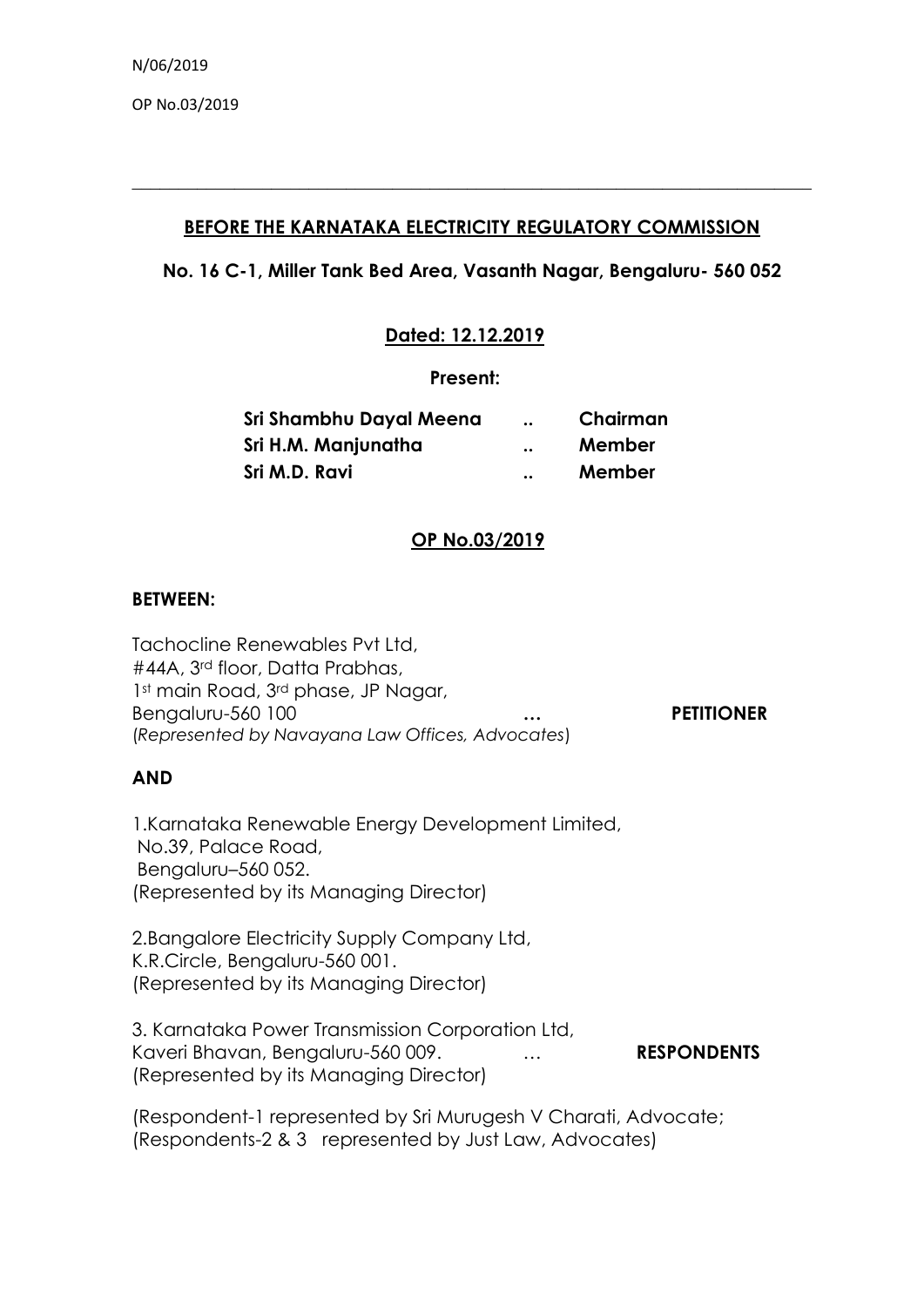# **O R D E R S**

- 1. The Petitioner has filed this petition under Section 86(1) of the Electricity Act, 2003 seeking the following reliefs:
	- (i) To set aside the communication dated 8.9.2017, issued by the 2nd Respondent and consequently set aside the letter dated 16.08.2017 (Annexure P-2) unilaterally revising the tariff applicable to the Petitioner's project;
	- (ii) Direct the 2nd Respondent to apply the correct tariff applicable to the Petitioner;
	- (iii) Pass such other orders including an order as to costs to meet the ends of justice and equity.
	- 2. The facts of the case are:
		- a) Pursuant to the Solar Policy 2014-21 the Land Owning Farmers were allotted solar power projects of 1–3 MW capacity after inviting applications. One D.Ramalingaiah applied for the solar project and was selected to establish a 3 MW solar project. The allotment letter dated 17.03.2015 was issued to the SPD. The project was intended to be set up in Margonahalli village, Kikkere Hobli, K.R. Pet Taluk, Mandya District. A PPA was executed on 01.07.2015 with Respondent-2. The SPD applied for conversion of agricultural land at K.R. Pet Taluk, Mandya District. In response thereto, the Deputy Commissioner (DC),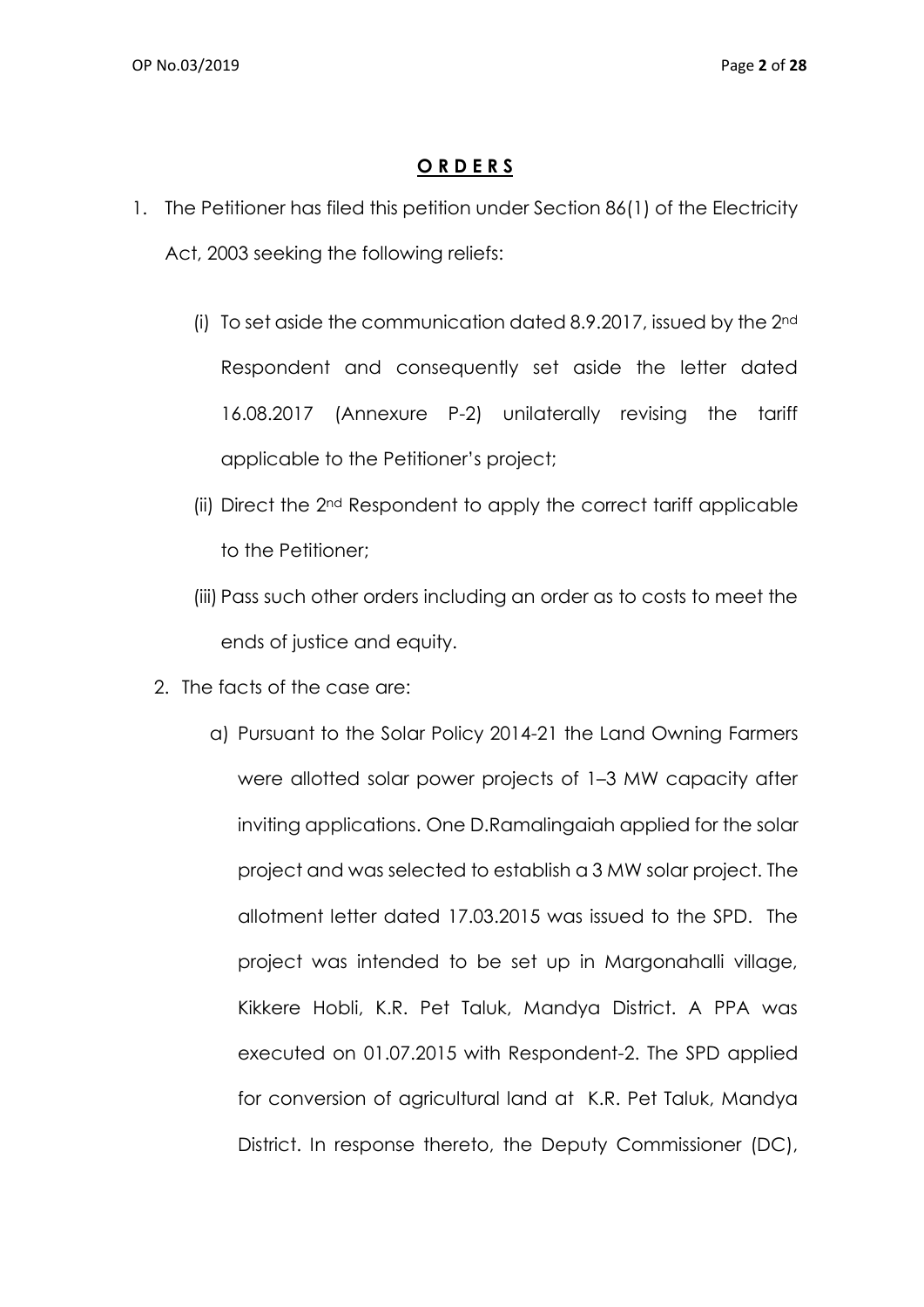Mandya, issued an endorsement assigning various reasons rejecting the request for setting up the solar project in the said land. The SPD submitted a representation to the 2<sup>nd</sup> Respondent on 29.03.2016 seeking permission to change the location of the solar project from the originally allocated place to some other suitable location within the State. Considering such representations by various land owners, the Government issued a G.O. dated 21.01.2017 permitting the land owners, who had sought change of location to establish the project by granting extension of time by 6 months from the original dead line of the SCD at the reduced tariff of Rs.6.51 per unit. After the issuance of the aforesaid G.O, the SPD submitted a representation dated 29.01.2017 to the 2nd Respondent seeking permission to change the location of the project to his land at Challakere Taluk. The 1st Respondent vide letter dated 04.02.2017did not permit the change of location, as Challakere Taluk had exceeded the limit of 200 MW fixed under the Policy dated 12.01.2017. Thereafter, pursuant to the request of the SPD, a clarification was issued by the Government on 24.04.2017 according permission to the SPD to execute the project in the land at Challakere Taluk, as requested.

b) Mr. Ramalingaiah, the original allottee died on 18<sup>th</sup> February, 2017 leaving behind a Will dated 17<sup>th</sup> February, 2017. Mrs. A.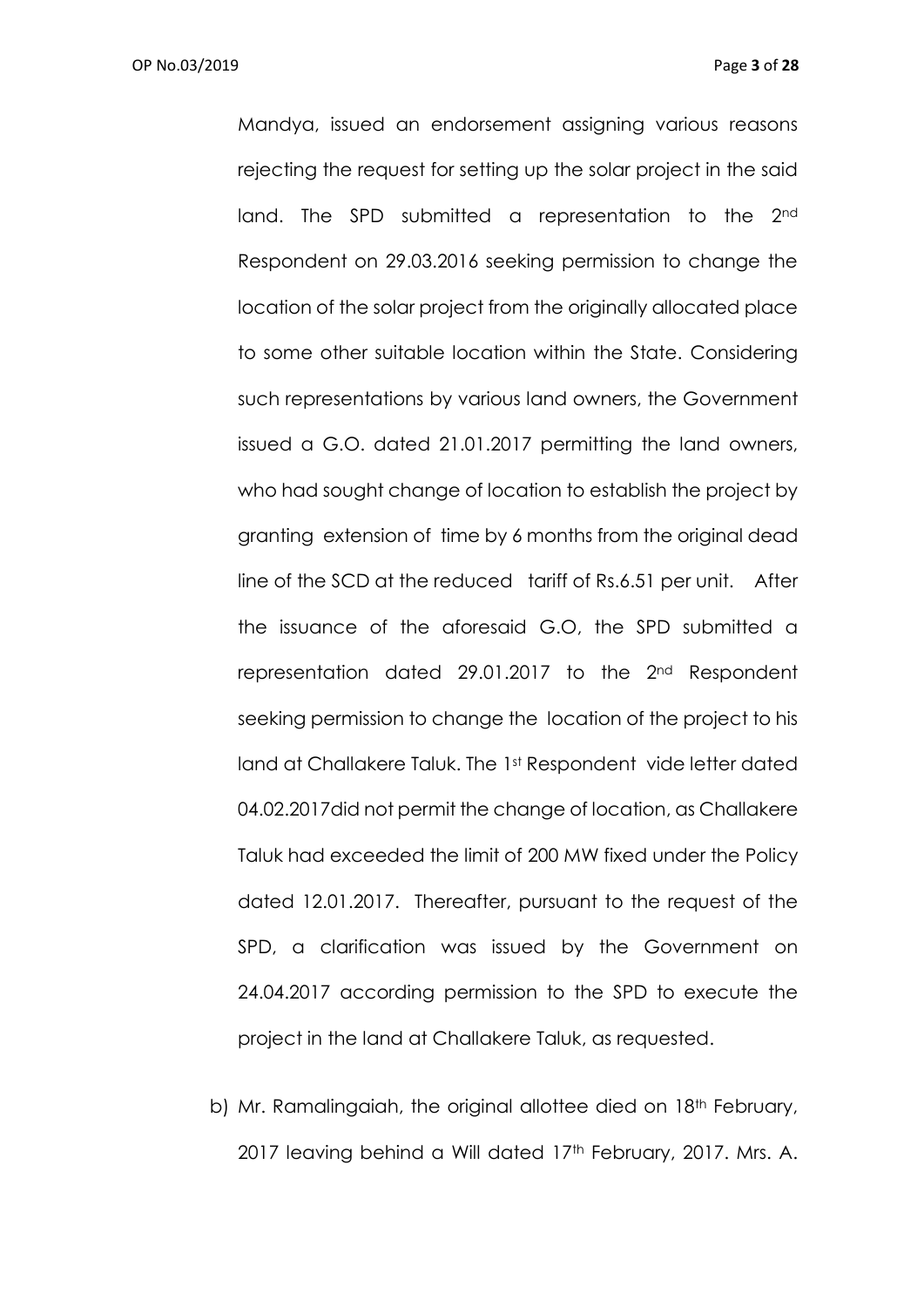Savitha, the legal representative of the original allottee, submitted a representation to the Respondent intimating the death of the original allottee and reporting certain other subsequent developments. In view of the changed circumstances, a Supplemental Power Purchase Agreement (SPPA) dated 28th April, 2017 was executed between Mrs. A. Savitha, the legal representative and 2nd Respondent. As per the SPPA, the Project Developer was entitled to receive a tariff of Rs.6.51 per unit based on the generic tariff order dated 30<sup>th</sup> July, 2015 read with the G.O. dated 21st January, 2017 in respect of the projects that had changed the location. The Commission accorded approval to the SPPA vide letter dated 23rd May, 2017.

c) M/s. Tachocline Renewable Private Limited, incorporated under the Indian Companies Act, 1956/2013, a legal entity was created as SPV with the object of constructing, maintaining and operating the Solar Power Project allotted to the SPD. The SPV had taken over all the rights, responsibilities, obligations, liabilities, etc. of Smt. A. Savitha for some valid consideration as per the document dated 31<sup>st</sup> May, 2017. To reflect the revised understanding between the parties, another SPPA dated 17th June, 2017 was executed between the Petitioner and the 2nd Respondent.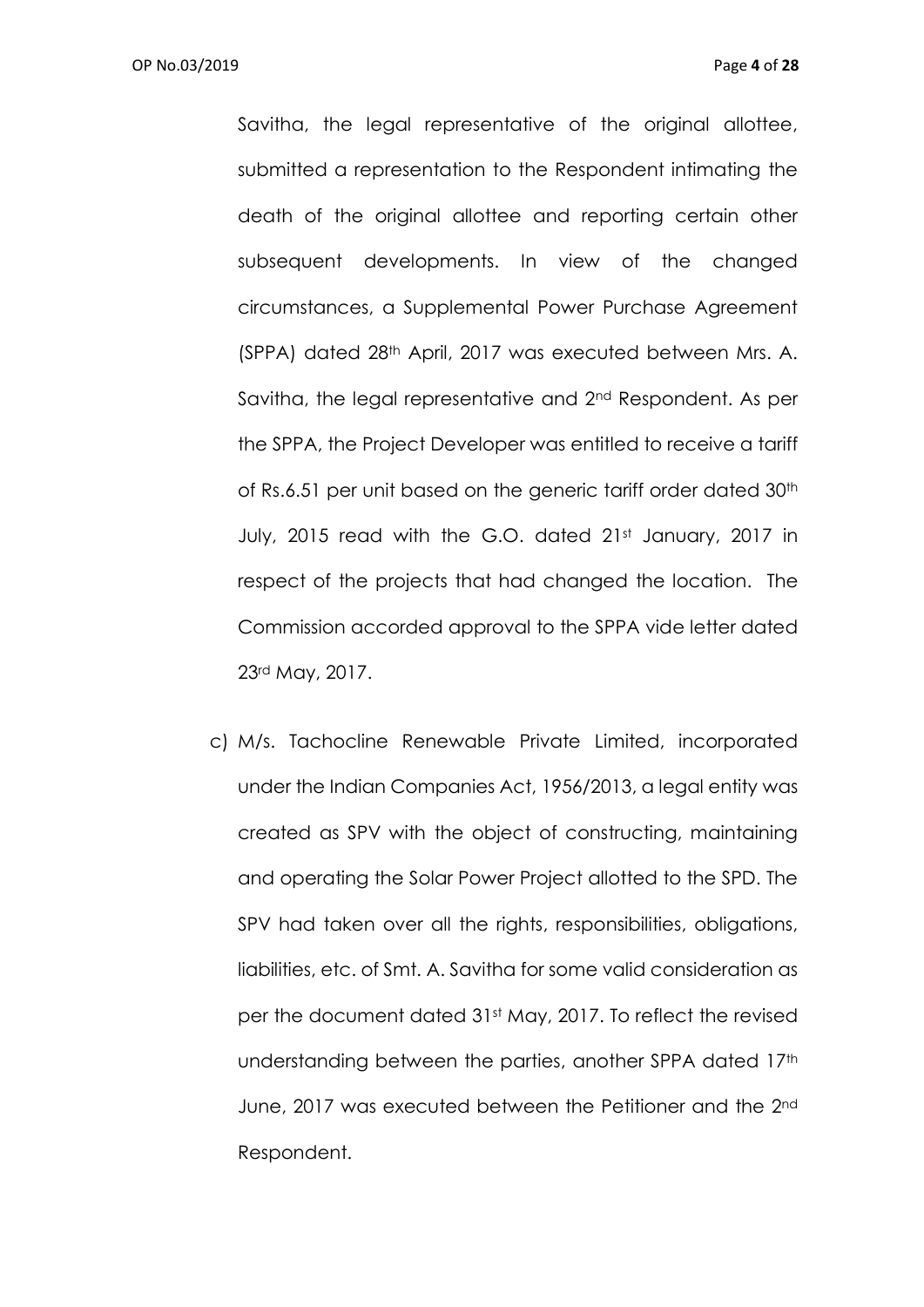- d) After executing all the works, the Petitioner commissioned the project within the revised deadline of 30<sup>th</sup> June, 2017. The SPPA dated 17.06.2017 was sent to the Commission for approval vide letter dated 24<sup>th</sup> July, 2017. The Commission by letter dated 16<sup>th</sup> August, 2017, reduced the tariff to Rs.4.36 per unit, on the premise that no injection of energy had taken place on 30.06.2017. The Petitioner filed Writ Petition No. 51696/2017 (GM-KEB) in the Hon'ble High Court of Karnataka, challenging the letter dated 16.08.2017 issued by the Commission. After hearing all the parties, the Hon'ble High Court disposed of the Writ Petition by Order dated 05<sup>th</sup> April 2018 directing the Petitioner to appear before this Commission within a period of two weeks for adjudication.
- e) Aggrieved by the Order dated 05<sup>th</sup> April 2018 in WP No. 51696/2017 the petitioner filed Writ Appeal No. 1438/2018 before the Hon'ble High Court. The Writ Appeal was dismissed as withdrawn on 30th November 2018. Thereafter, this petition is filed.
- 3. The grounds urged by the petitioner are:
- a) The action of this Commission in issuing the letter dated 16<sup>th</sup> August, 2017 (Annexure-P2) behind the back of the Petitioner is untenable, arbitrary, unilateral and liable to be set aside. The Petitioner was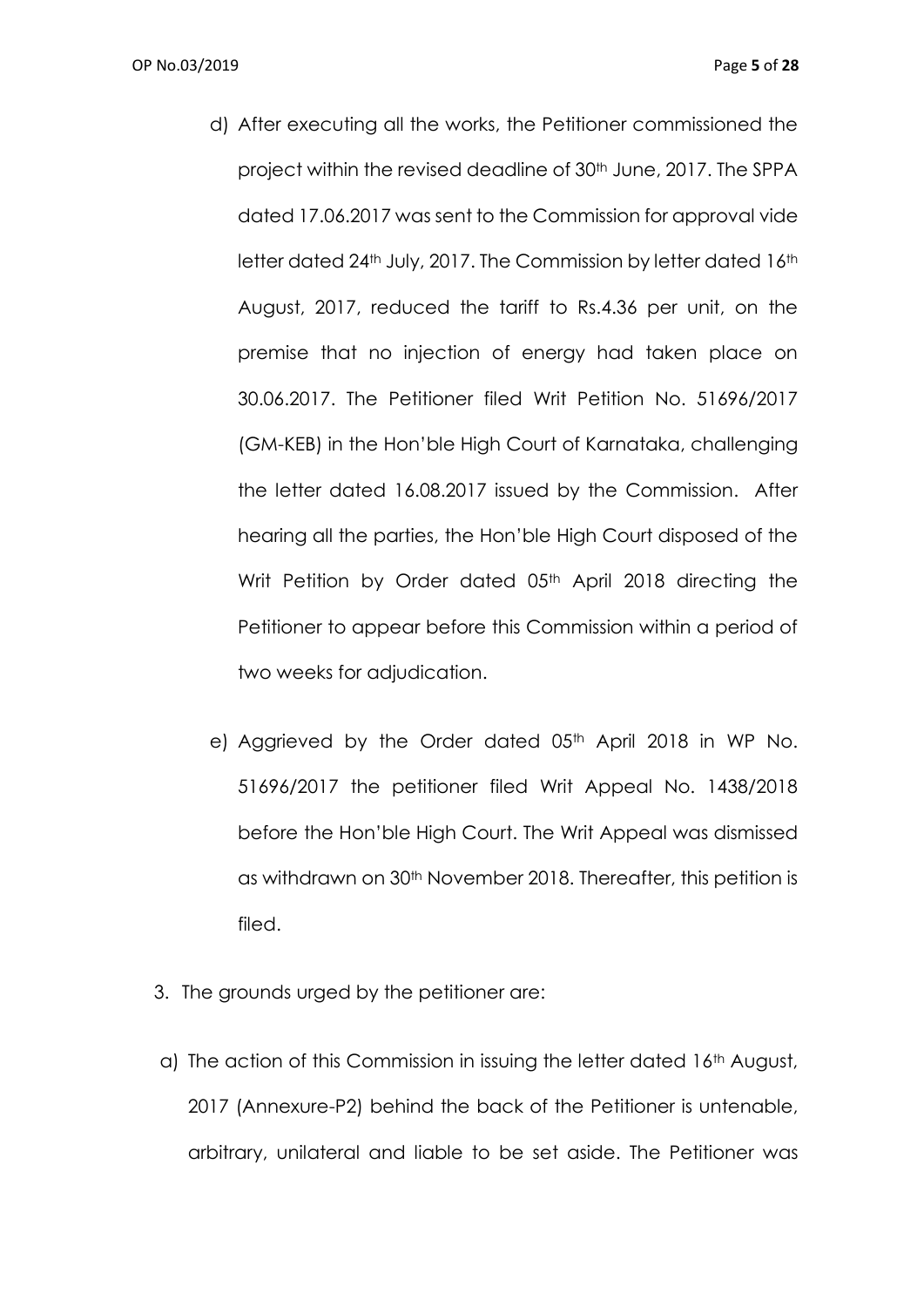merely marked with a copy of the letter. No opportunity of hearing was provided. Thus, the principles of natural justice were violated by the Commission. Even though in the case of Clean Solar, the Hon'ble High Court had remanded the matter for fresh consideration, the Commission corrected its mistake only in the case of Clean Solar but not in this case. In the letter dated 16<sup>th</sup> August, 2017, the Commission has made certain unilateral factual observations on actual injection of energy, based on the Joint Meter recording in Form B and Log extract of the 3rd Respondent's Sub-Station. Based on these documents, the Commission has unilaterally arrived at a conclusion that the Commercial Operation Date (COD) of the Petitioner's project ought to be reckoned as 1st July, 2017 and consequently, the tariff of Rs.4.36 per unit has to be applied as per the generic tariff order dated 12th April, 2017.

b) As per Article 1.1 (vii) of the PPA, the Commercial Operation Date (COD) shall mean the date on which the project is available for Commercial Operation as certified by BESCOM/KPTCL as the case may be. The COD defined under the PPA does not contemplate the actual generation of the energy. This Commission on the one hand has approved this term in the PPA but on the other hand, has deviated from the approved definition.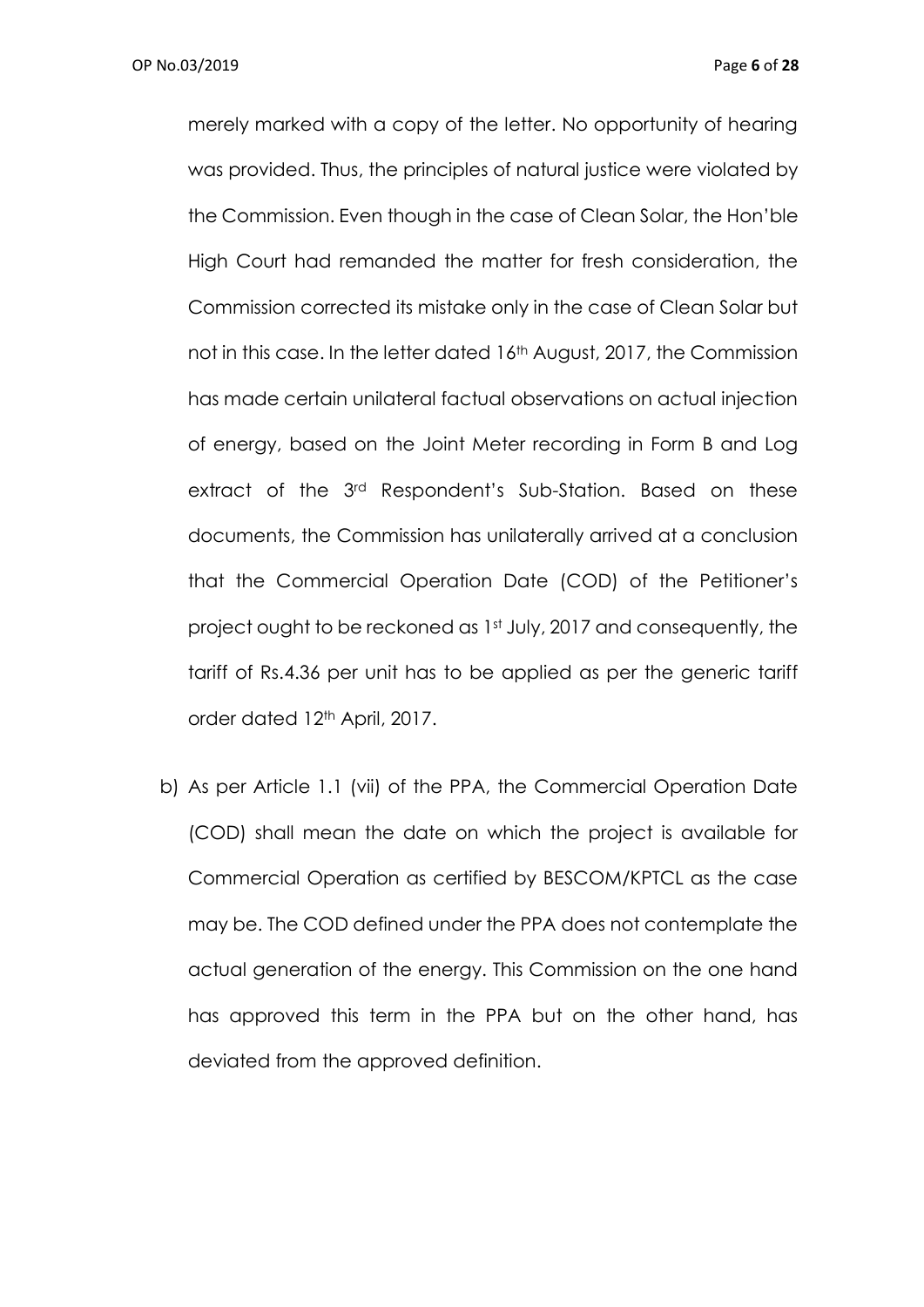- c) It is not the fault of the Petitioner that Solar energy cannot be generated after sun-set. Having regard to the special circumstances of Solar Energy Projects, the PPAs of the Solar Projects have the specific definition of the COD to mean that the projects should be available for operation irrespective of the actual delivery of energy. The actual injection of energy from the plant is not a material consideration for determining the COD of the project. The Commission cannot direct a contracting party to insert, modify or alter a contractual term. At the most, the Commission can allow / disallow the tariff in the contract.
- d) The Petitioner is entitled to the tariff of Rs.8.40 per unit as mentioned in the PPA. The Commission has passed three generic tariff orders in respect of solar power projects viz.; tariff order dated 10<sup>th</sup> October, 2013, 30<sup>th</sup> July, 2015, and 12<sup>th</sup> April, 2017. In the generic tariff order dated 30th July, 2015 (passed in modification of the earlier tariff order), it is clearly held that in respect of the projects that are commissioned during the period from 01st September, 2015 to 31st March, 2018 for which the PPAs have been entered into and submitted to the Commission prior to 01st September, 2015 for approval, the tariff as per the said agreements shall be applicable. The generic tariff order dated 12<sup>th</sup> April, 2017 has been made applicable to the new grid connected solar project entering into PPA on or after 1st April, 2017 but before 1st April, 2018 and also those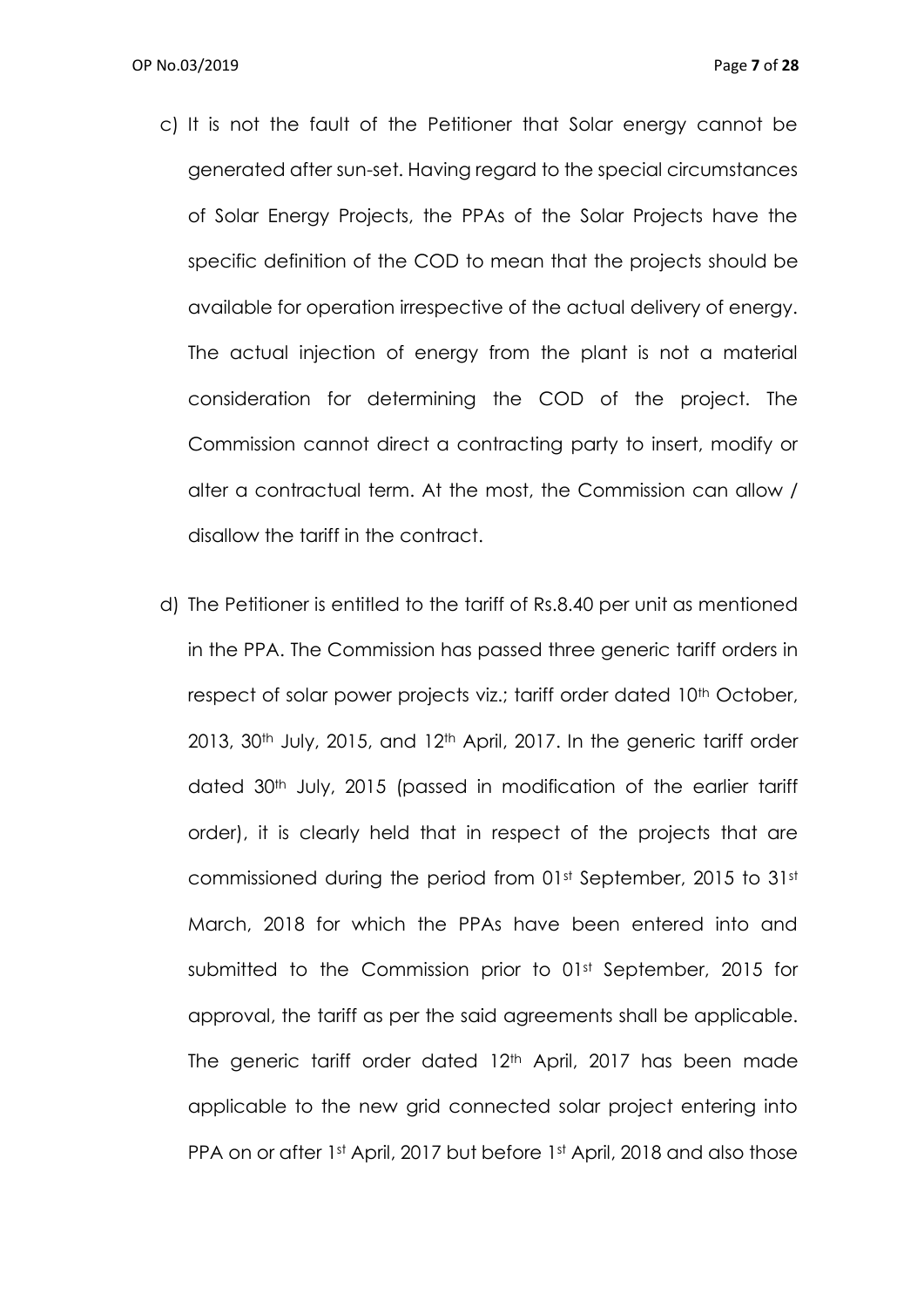which are commissioned during the period from 1st April, 2017 to 31st March, 2018 for which PPAs have not been entered into, prior to 1st April, 2017. The Petitioner's PPA was entered into prior to 01st April, 2017. Hence, the tariff order dated 12.4.2017 also does not revise the tariff of the Petitioner's project.

- 4. Upon issuance of Notice, the Respondents 1 and 2 entered appearance through their Counsel and filed Objections.
- 5. The gist of the Objections filed by Respondent-1 is as follows:
- a) The petitioner is not justified in attributing the delay in completion of the plant on the Respondent, as the SPD's request was being considered to benefit him. The petitioner cannot at one breath ask the respondent to relax certain conditions and then turn around to say that the respondent did not act within time. The SPD vide letter dated 29.03.2016 requested the Energy department, Government of Karnataka to change the protect location from Maragonahalli Village, Kikkeri Hobli, K.R. Pet Taluk, Mandya District to Belegere Village, Parashurampura Hobli, Challakere Taluk, Chitradurga District as the land in Mandya district was fertile.
- b) The Government of Karnataka had issued Solar Policy vide Notification No. EN 21VSC 2014 dated 12.01.2017 which is as hereunder: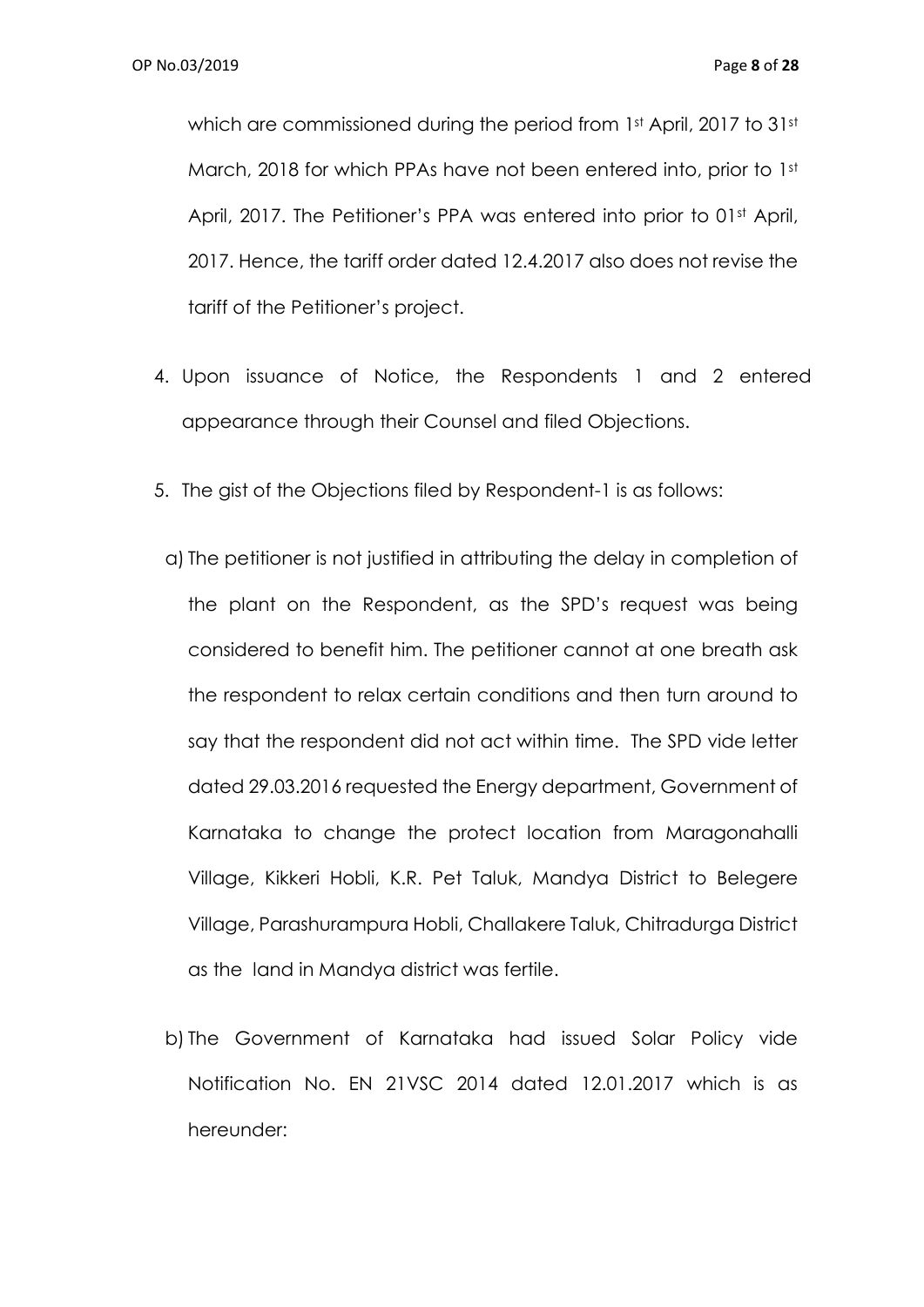"Minimum program targets: "Solar generation would be limited to 200MWs per Taluk from all sources of generation excluding projects implemented on solar roof tops. Such projects shall be allocated based on first come first serve basis for various categories of projects identified under this clause of the Solar Policy, with a priority for projects under the State Programme".

- c) The petitioner was aware that change of location to Challakere Taluk, Chitradurga District was not possible as the total solar power project capacity had crossed 200 MW for Challakere Taluk as per the amendment issued to Solar policy 2014-21 dated 12.01.2017.
- d) It was clearly informed in the Guidelines & Instructions in the bids invited for selection of the land owners, that "Changes in Survey Number will not be allowed. If different Survey Numbers are provided during submission of hard copy, such application will be rejected". Hence any change in location was not permissible as per the Guidelines & Instructions.
- e) The petitioner ought to have selected appropriate and suitable land with good radiation, evacuation facility etc., at the time of applying. The petitioner cannot make a grievance as the change sought is an afterthought, which is not permissible. The petitioner cannot purchase land at a later stage, after getting the allotment and seek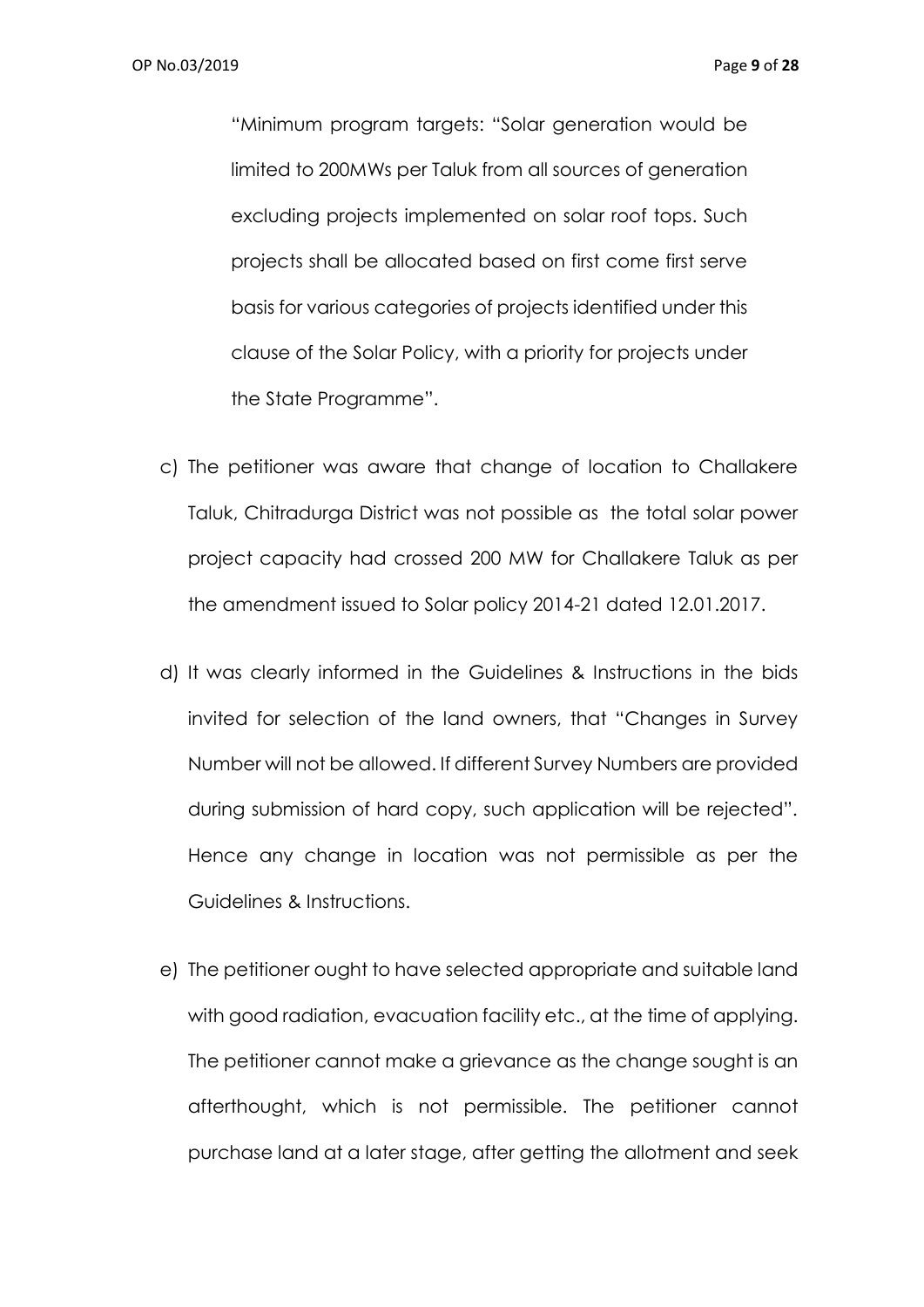change of location. In such case, the new land purchased would not be in the petitioner's name as on the time of applying online. This would result in violation of guidelines, as many applications were rejected on the ground that the land details were not given properly/ correctly.

- f) The KREDL sought clarification from the Government with regard to the cap of 200 MW for each Taluk. The Government vide letter dated 17.04.2017 clarified that the cap of 200 MW would not be applicable to the land owing farmers and the SPD was eligible to commence the project in the changed location. The KREDL informed the SPD about the clarification given by the Government vide letter dated 19.04.2017. The Government while considering the request for change of location has made it clear that the SPD would be entitled to Rs. 6.51 per unit with an extension of 6 months' time to commission the project from the date of expiry of SCD agreed in the PPA.
- g) The petitioner is not entitled to the tariff of Rs.8.40 per unit as the request for change of location was allowed by granting extension of time by 6 months for commissioning the project with reduction of tariff to Rs.6.51 per unit.
- h) After the change of location was permitted, SPPA was executed between the Petitioner and the respondent No. 2 on 28.04.2017.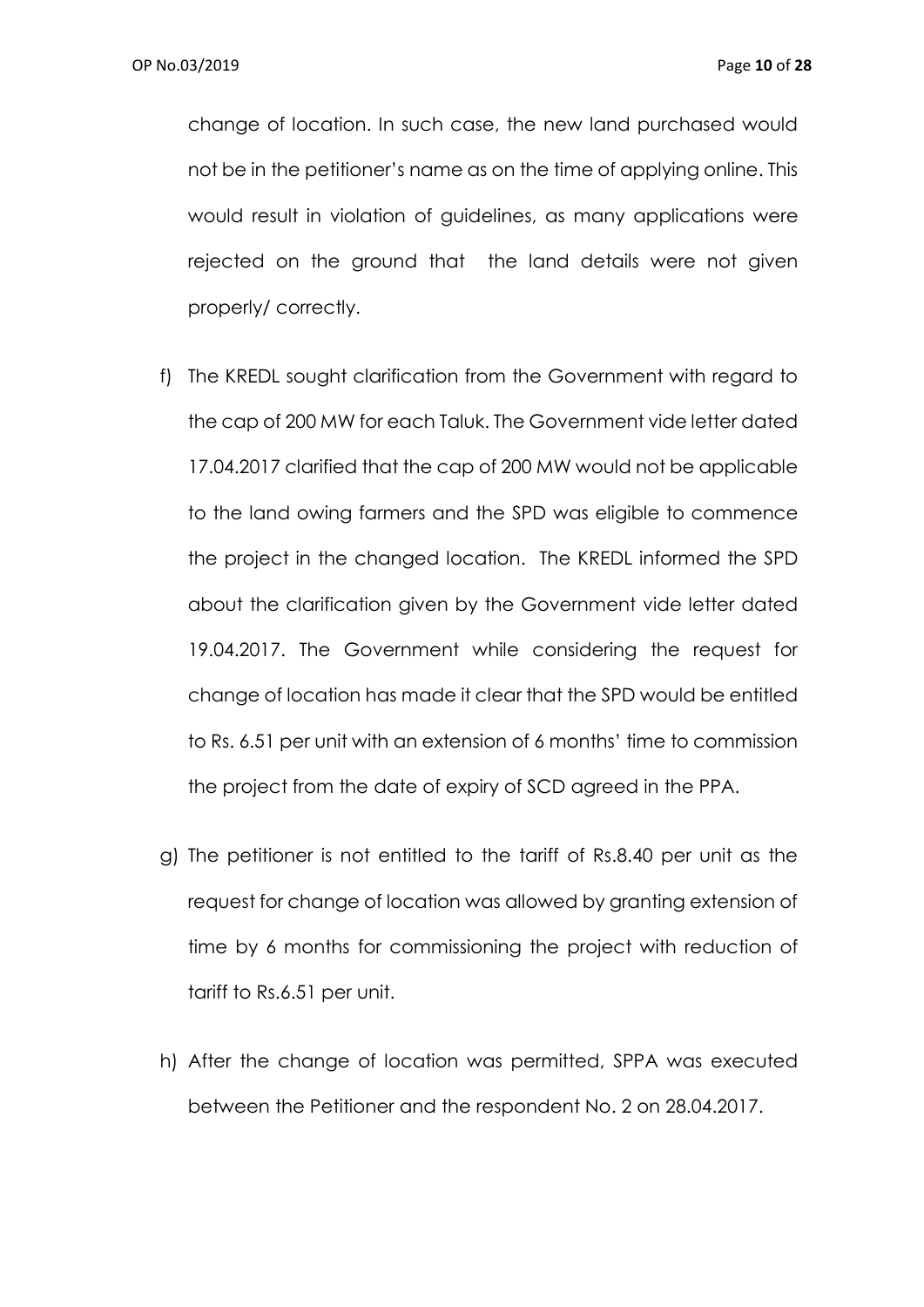- i) The project is commissioned on 30.06.2017, but as injection of energy has not happened on this date, the generic tariff order dated 12.04.2017 is applicable for the project. Article 5.1 of the PPA provides that, the tariff as on the date of commercial operation, will be applicable if the project is commissioned belatedly. The petitioner is responsible for the commencement of the project and commissioning the project within the time stipulated. For any delay, the petitioner is liable to pay the penalty and damages.
- j) The SCD was revised to 30.06.2017 as per the Supplementary PPA dated 28.04.2017. Clause 4.1 (c) of the PPA which deals with the obligations of the Generator mentions that the obligation is to commission the project and make it commercially operational within 18 months from the effective date. Similarly, Clause 6.1 stipulates that the obligation to pay tariff only arises on achievement of COD and commencement of supply of power of thereon.
- k) The PPA provides that in the event of delayed commissioning of the project, the Petitioner would be entitled to the agreed tariff or the varied tariff at the time of commercial operation, whichever is lower. Hence, the petitioner is entitled to Rs.4.36 per unit.
- l) With regard to delay in obtaining approvals and force majeure conditions the Petitioner has not made any objectionable averments in respect of KREDL in the Petition. Therefore, the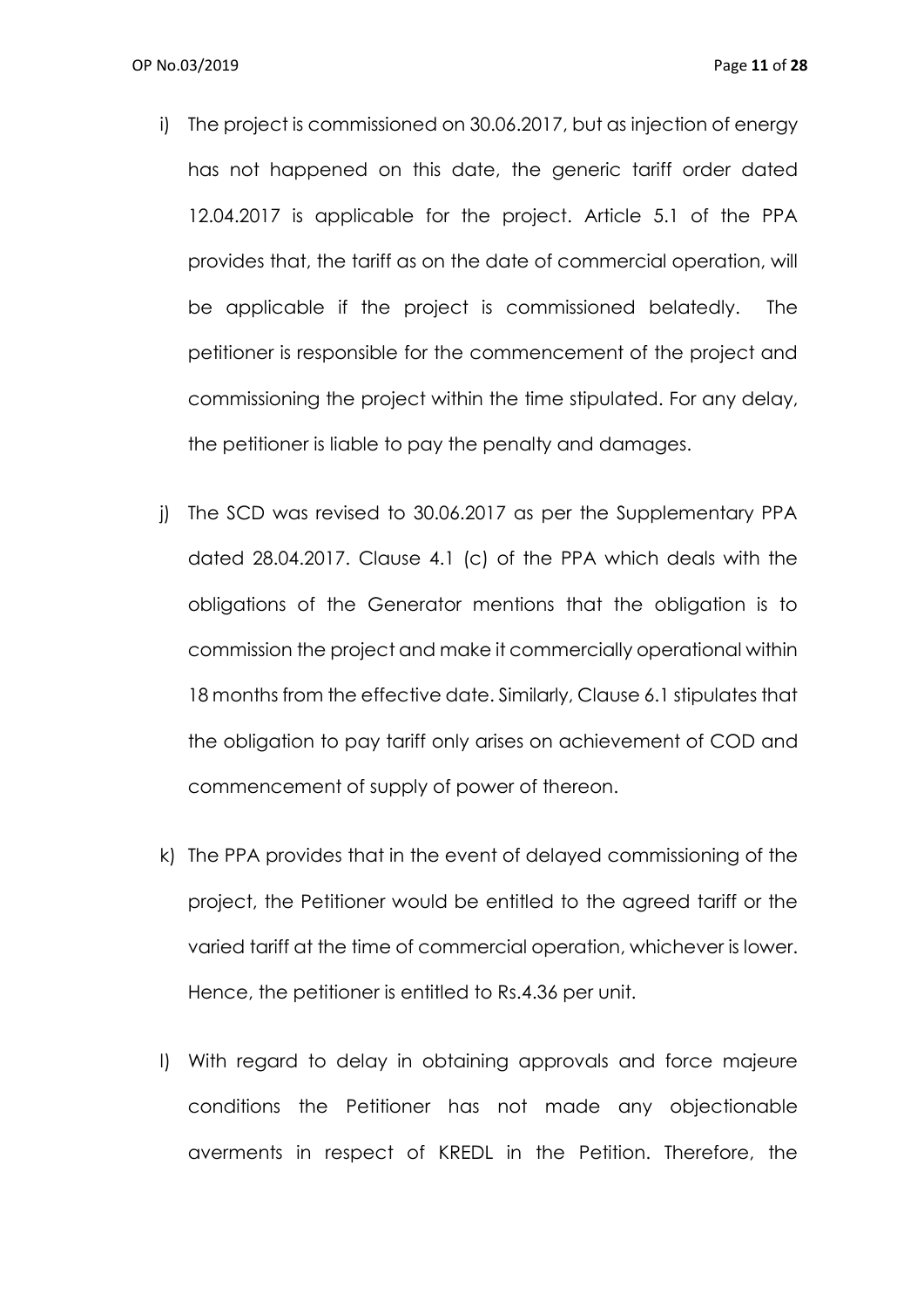averments attributing the delay to KERDL or State Government must not be considered. The PPA clearly sets out the events which are force majeure events in Article 8. Delays in obtaining approvals cannot be considered to be events of force majeure. The Petitioner has failed to adhere the procedure set out in the contract. It is settled law that when the contract sets out a procedure to be followed in order to invoke the force majeure clause, non-adherence of the same vitiates the said claim. The Petitioner ought not to be absolved of its obligations and duties under the PPA on the ground of delay.

- 6. The gist of the Statement of Objections filed on behalf of Respondent Nos. 2 and 3 is as follows:
	- a) The extended SCD of the project was 30.6.2017, as per SPPA dated 28.4.2017. On 30.06.2017, the Petitioner has interconnected its project to KPTCL's grid without injecting power. Actual injection of the energy has taken place on 01.07.2017 as per the B-Form and Log Extract of KPTCL sub station. Therefore, the Petitioner has not commissioned the project within the SCD and the project was not commercially operational on 30.06.2017. On 01.07.2017, the Petitioner has started to generate electricity and injected power to the State grid. The Commission communicated to Respondent No.2 vide letter dated 16.08.2017 that the Petitioner will only be entitled to tariff at Rs.4.36 per unit in view of the delayed commissioning of plant.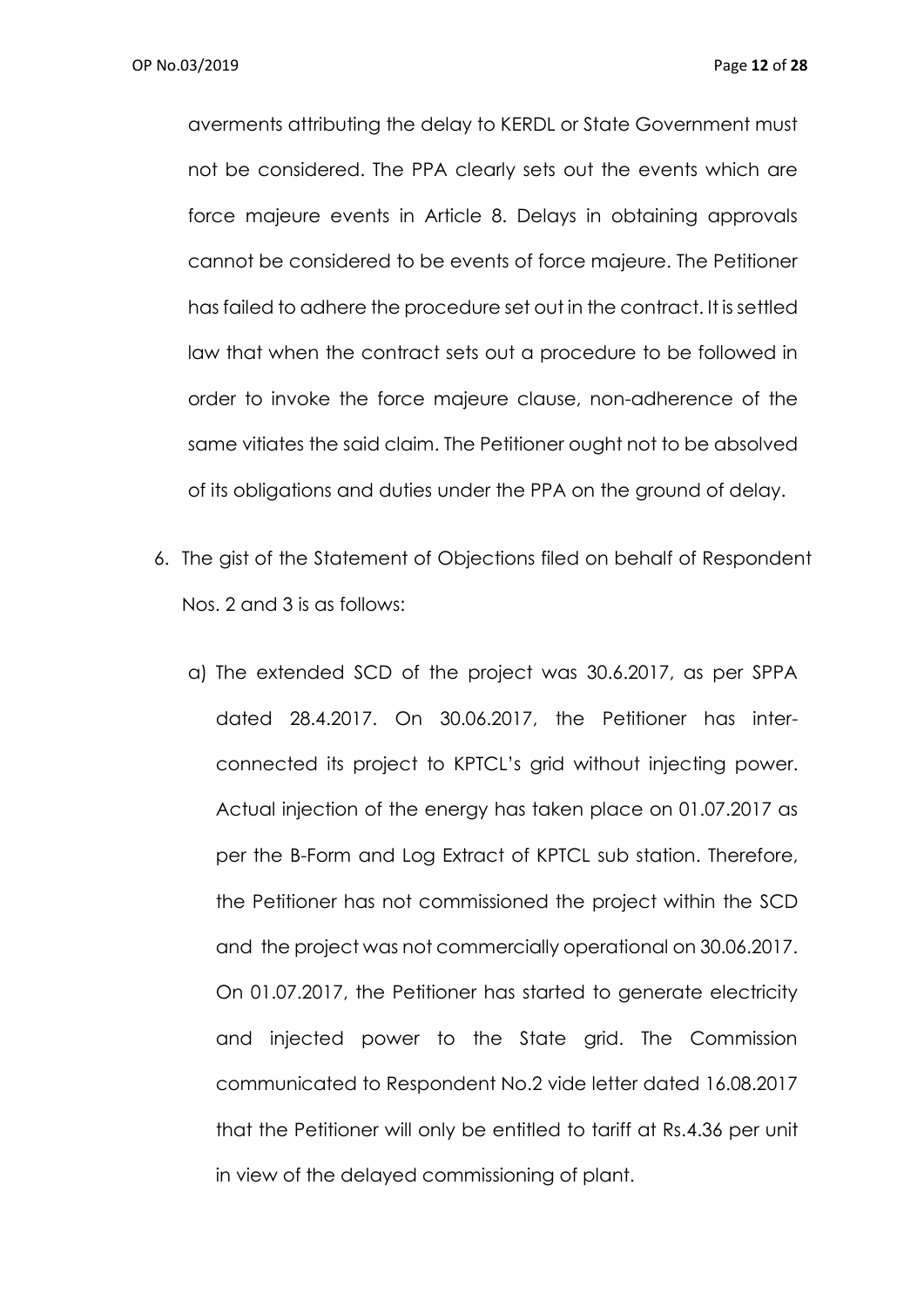b) Clause 4.1 (c) of the PPA which deals with the obligations of the Generator mentions that the obligation is to commission the project and make it commercially operational within 18 months from the effective date. Similarly, Clause 6.1 stipulates that the obligation to pay tariff only arises on achievement of COD and commencement of supply of power of thereon. The definition of COD as per Article 1.1 (vii) of the PPA is as under:

> "*Commercial Operation Date" with respect to the Project shall mean the date on which Project is available for commercial operation as certified by a BESCOM/KPTCL as the case may be".*

c) Clauses 6.1 and 4.1 (c) of the PPA would indicate that not only the plant should achieve commercial operation but should also commence supply of power on the SCD. Achievement of COD and commencement of supply are pre-requisites that have to be achieved as per the terms of the PPA. From the perusal of definition of COD and the other provisions of the PPA, it is clear that the project is said to be commissioned only when the plant is available for commercial operation. The Plant can be said to be commercially available only when there is generation of power and same is injected to the grid. In this case, admittedly, power was not injected from the plant within the stipulated time frame, i.e. on or before 30.06.2017. The Commissioning Certificate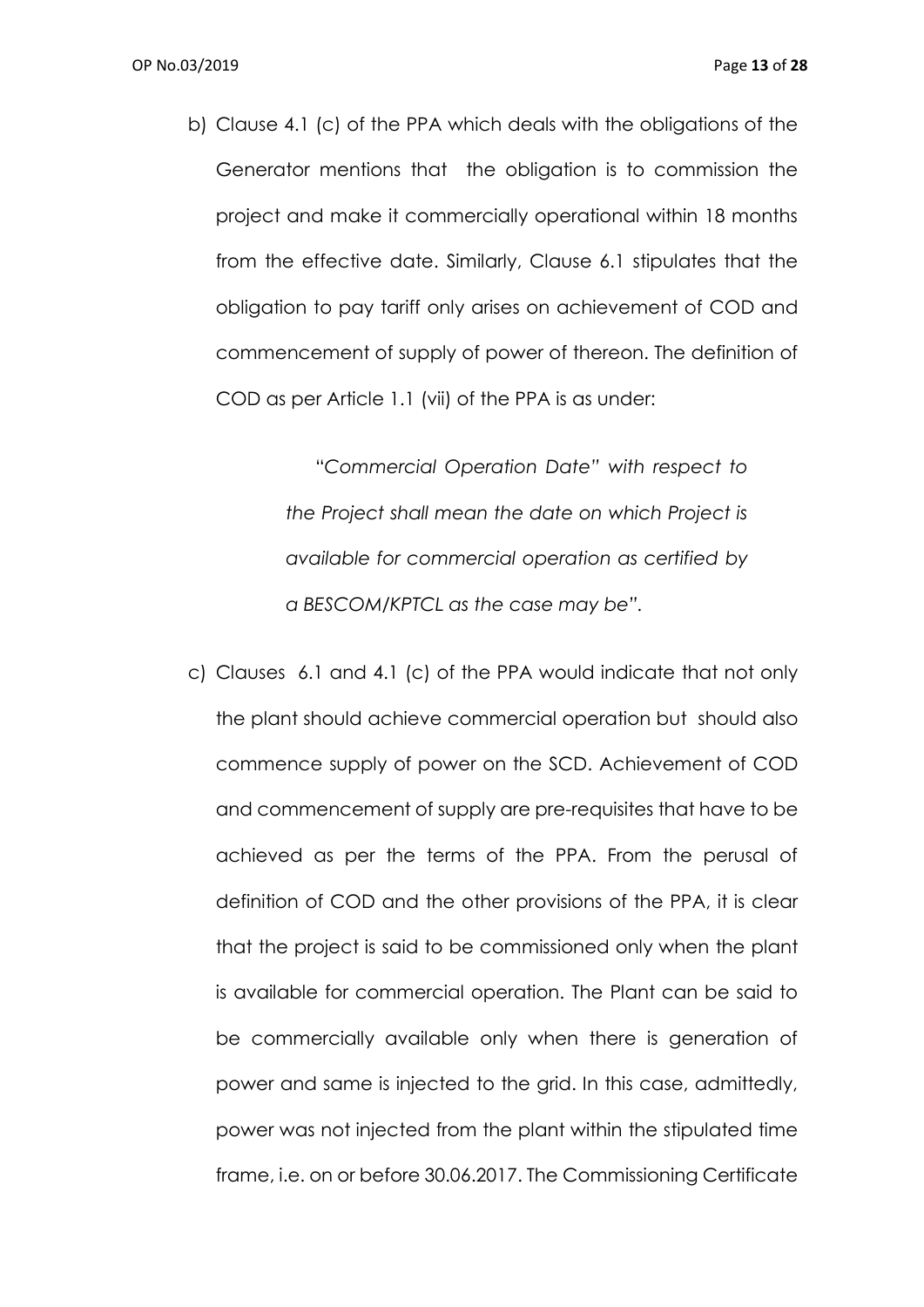only states that the Petitioner's Plant was interconnected to the KPTCL grid on 30.06.2017. The Petitioner started injecting total capacity of power only from 01.07.2017. The plant was commissioned to the Grid at 20.15 hrs on 30.06.2017 and the Petitioner could not have injected any power into the Grid on 30.06.2017.

- d) The averment made by the petitioner that the Order of the Hon'ble High Court of Karnataka dated 14.12.2016 in W.P. No. 27799 of 2016 (Clean Solar case) is relevant to the present matter is denied as false and untenable. The factual matrix of the said case does not have any relevance to the present petition.
- e) The averment of the petitioner that the letter dated 16.08.2017 was issued by the Commission behind the back of the Petitioner, and hence liable to be set aside is denied as false and untenable. The letter dated 16.08.2017 was also marked to the Petitioner.
- f) The averment that no regulator can direct contracting party to modify the contractual tariff and the Commission has overstepped its jurisdiction is denied as untenable. It is settled law that tariff determination is within the exclusive jurisdiction of the Commission.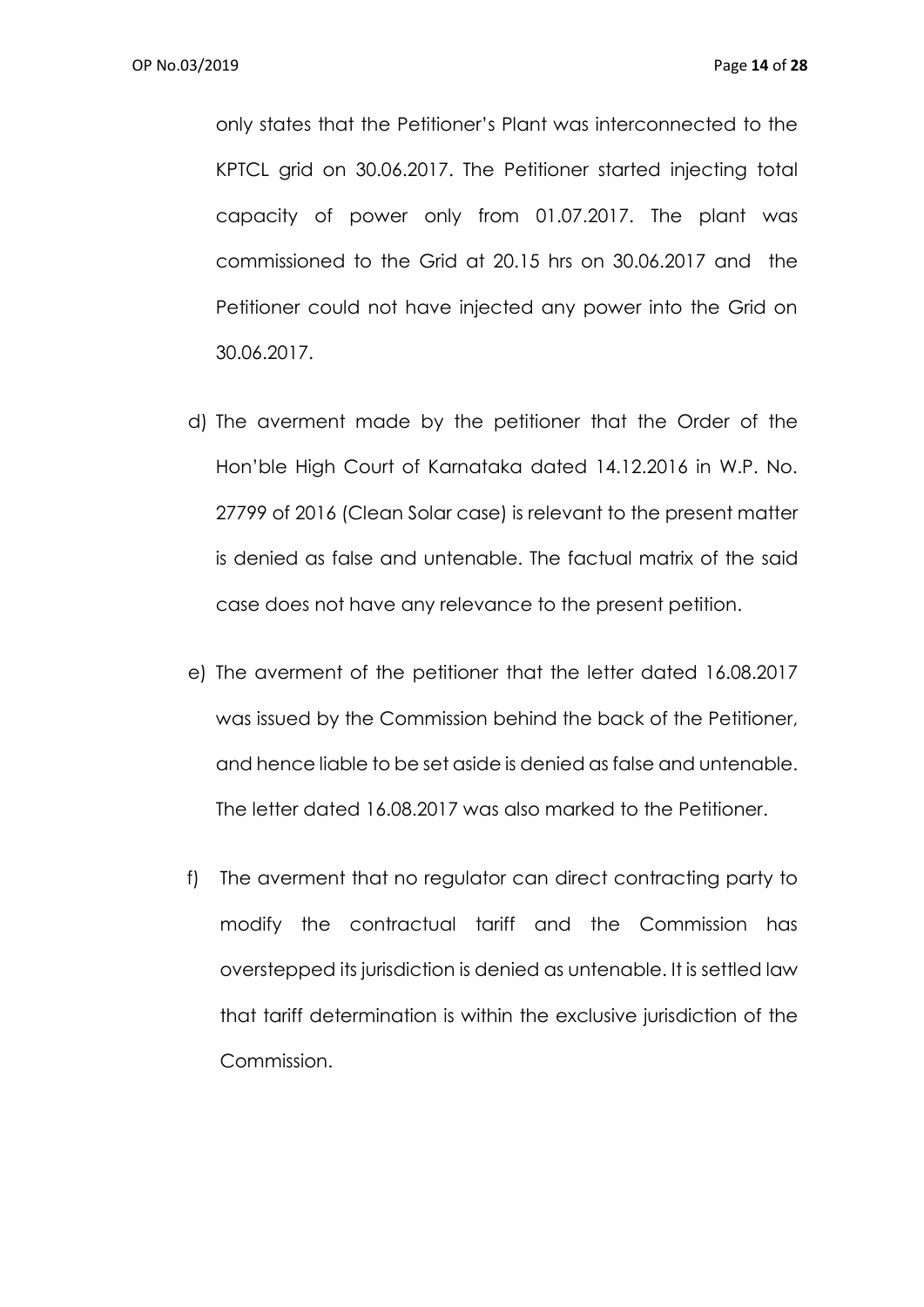- g) The judgment dated 25.10.2017 in Gujarat Urja Vikas Nigam Limited v. Solar Semiconductor Power Company, cited by the petitioner is of no relevance to the present petition.
- 7. The Respondents have prayed for dismissal of the petition.
- 8. We have heard the learned Counsel for the parties and perused the records. From the pleadings and the submissions by the parties, the following Issues arise for our consideration:

(1) Whether the petitioner was prevented by force majeure events in completion of the project within the revised SCD?

(2) Whether injection of power into the State Grid, from a Solar Power Project is essential, in order to declare that the Project is commissioned?

(3) Whether 'Commissioning of the Project' and 'Commercial Operation of the Project' are one and the same or different concepts, in terms of the PPA?

- (4) What should be the tariff for the Project for the term of the PPA?
- (5) What Order?
- 9. After hearing the learned Counsel for the parties and considering the material placed on record, our findings on the above issues are, as follows: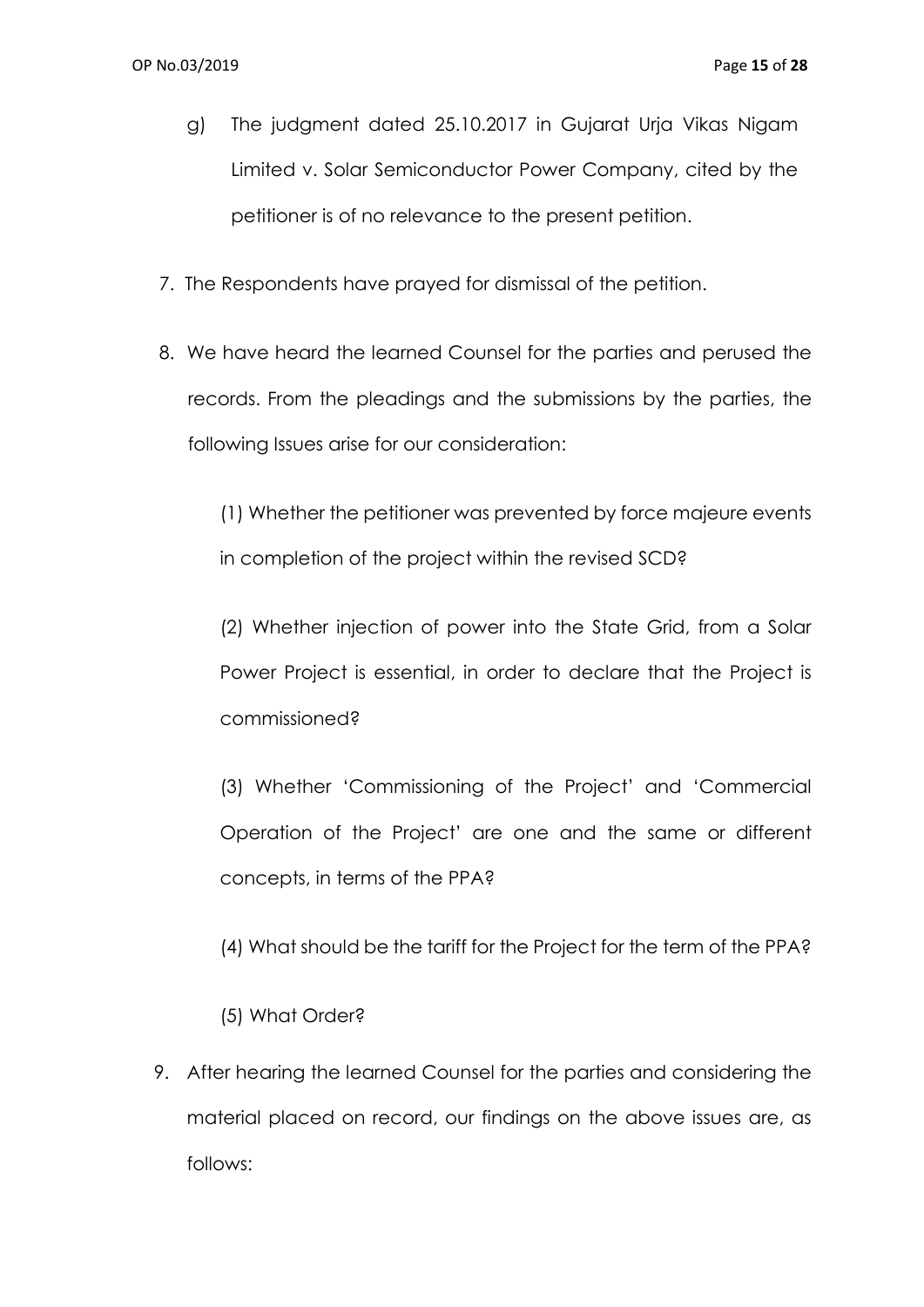- 10. Issue No.1: Whether the petitioner was prevented by force majeure events in completion of the project within the revised SCD?
	- a) It is the case of the Petitioner that, initially the project was intended to be established in K.R. Pet Taluk but as the conversion land was rejected, the SPD decided to change the location and made a request for change of location. It is stated that after the DC, Mandya, rejected the permission for conversion on 28.03.2016 the petitioner requested the Government for change of location on 29.03.2016. Considering the requests by several allottees, the Government issued G.O. dated 21.01.2017 permitting the change of location but reduced the tariff to Rs.6.51 per unit and granted 6 months more time. It is alleged by the petitioner that the Government initially rejected the Petitioner's request for change of location as Challakere Taluk, to which the change was sought, had exceeded the 200 MW capacity, but later, on 24.04.2017 permitted the project to be established in the changed location and in the meanwhile, the work of execution of the project came to a stand-still. It is contended by the Respondents that the Guidelines and Instructions which were available while inviting bids for selecting the farmers, clearly mentioned that change in survey numbers would not be allowed. It is also contended that the Solar Policy had imposed a restriction of 200 MW per Taluk and hence, a clarification was required from the Government on whether the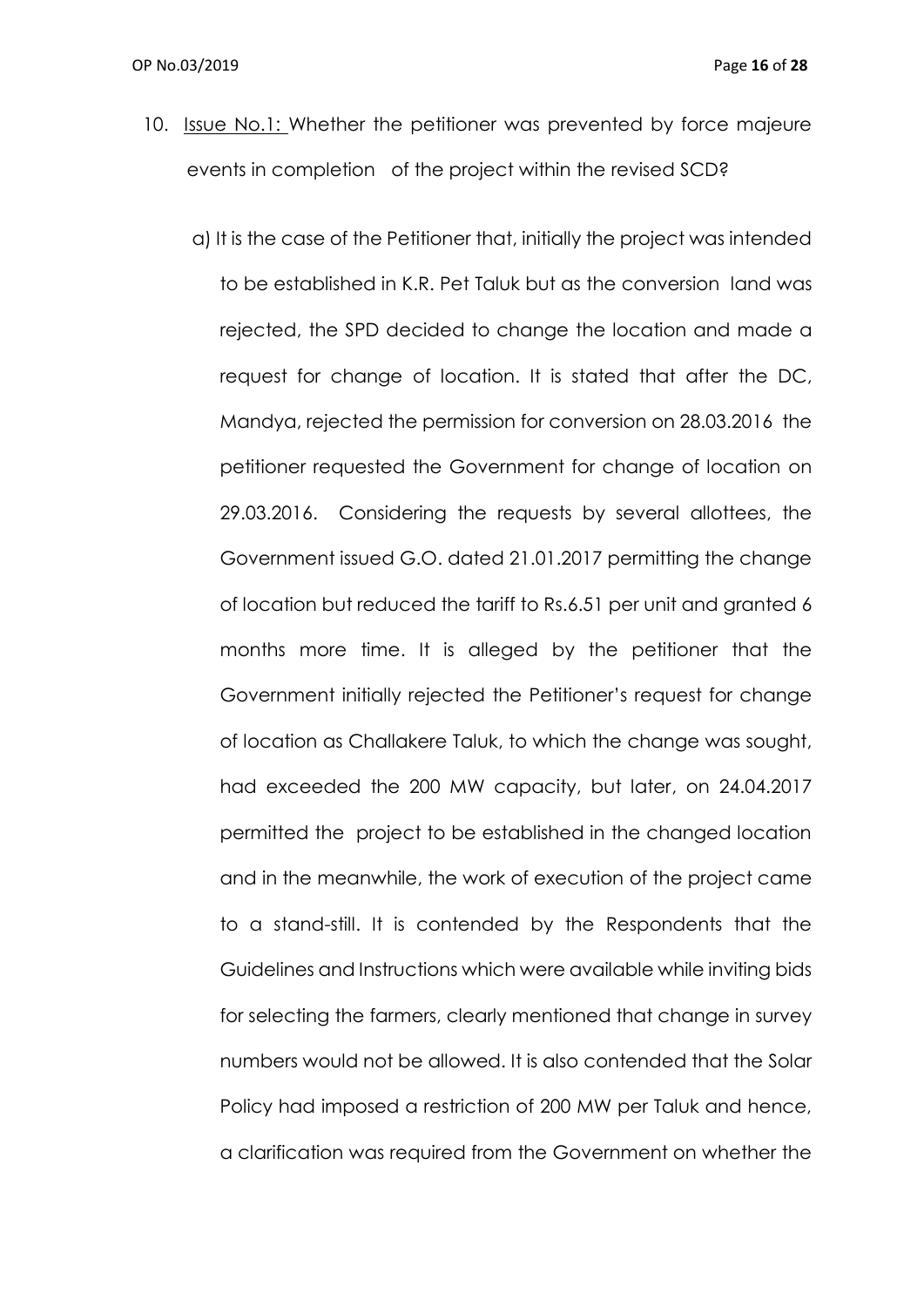OP No.03/2019 Page **17** of **28**

petitioner could be permitted to execute the project in Challakere Taluk, which had exceeded the limit.

b) We note that the decision of the SPD to change the project location was not taken at the behest of or on the advice of KREDL or the Government. The decision of the SPD was unilateral and was not at the instance of any of the Respondents. The letter dated 28.03.2016, of the DC, Mandya rejecting permission for conversion of land at K R Pet Taluk, reveals that a portion of the said land had coconut, and Niligiri trees and another portion was B Kharab land reserved for public purpose. Such being the case, the SPD could not have applied for setting up the solar plant under the farmers' scheme. Be that as it may. It is only after allotment of the project, entering into the PPA, receiving the endorsement of the DC, the SPD sought change of location. The SPD, who voluntarily chose to set-up Solar Project in such land at K.R. Pet Taluk by participating in the selection on first-come-first-served basis, had in fact, denied opportunity of allotment of solar projects to other eligible farmers possibly owning suitable lands. The SPD could not have expected the permission to change the location of the plant, in view of the specific mention in the Guidelines and Instructions that such change would not be permitted. The SPD had addressed a letter dated 29.01.2017 to Respondent -2 seeking change of location to the land owned by him at Challakere Taluk. A letter dated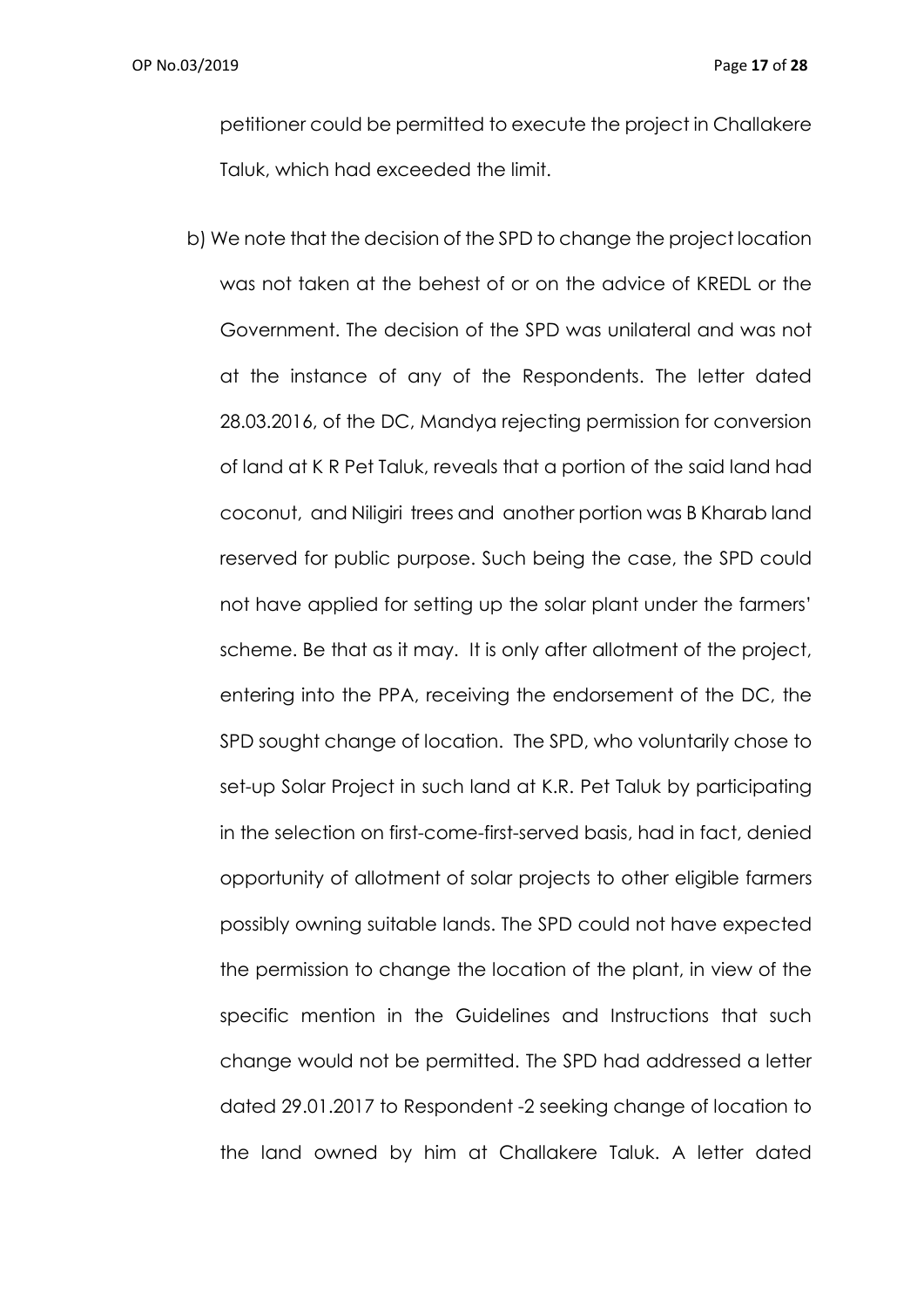04.02.2017 was issued to the SPD by KREDL, rejecting the request for change of location of the project to Challakere Taluk, as the total allotted capacity of solar projects was more than 200 MW in the said taluk. Thereafter, the Government clarified, vide letter dated 17.04.2017 that the limit of 200 MW was not applicable to projects allotted under farmers' scheme. This was informed to the SPD vide letter dated 19.04.2017 and the change of location to Challakere Taluk was permitted on the conditions that the project had to be commissioned within the extended period of 6 months and the tariff would be Rs.6.51 per unit.

- c) Admittedly, the Solar Policy and the guidelines/instructions issued for allotment of Solar Power Projects to the land owning farmers, did not provide for change of the location of the Projects from the land mentioned in the applications submitted for allotment. It was also declared that, the Solar Power Projects would be entitled to the tariff determined by the Commission and that the Orders and Regulations of the Commission would take precedence over any of the conflicting provisions of the Policy.
- d) We note that the Government took steps to allow the change of location to benefit the farmers and also granted extension of time. Accepting the extension of time granted to commission the project, the SPD executed a modified PPA on 28.04.2017, at the tariff of Rs. 6.51 per unit and agreeing to commission the project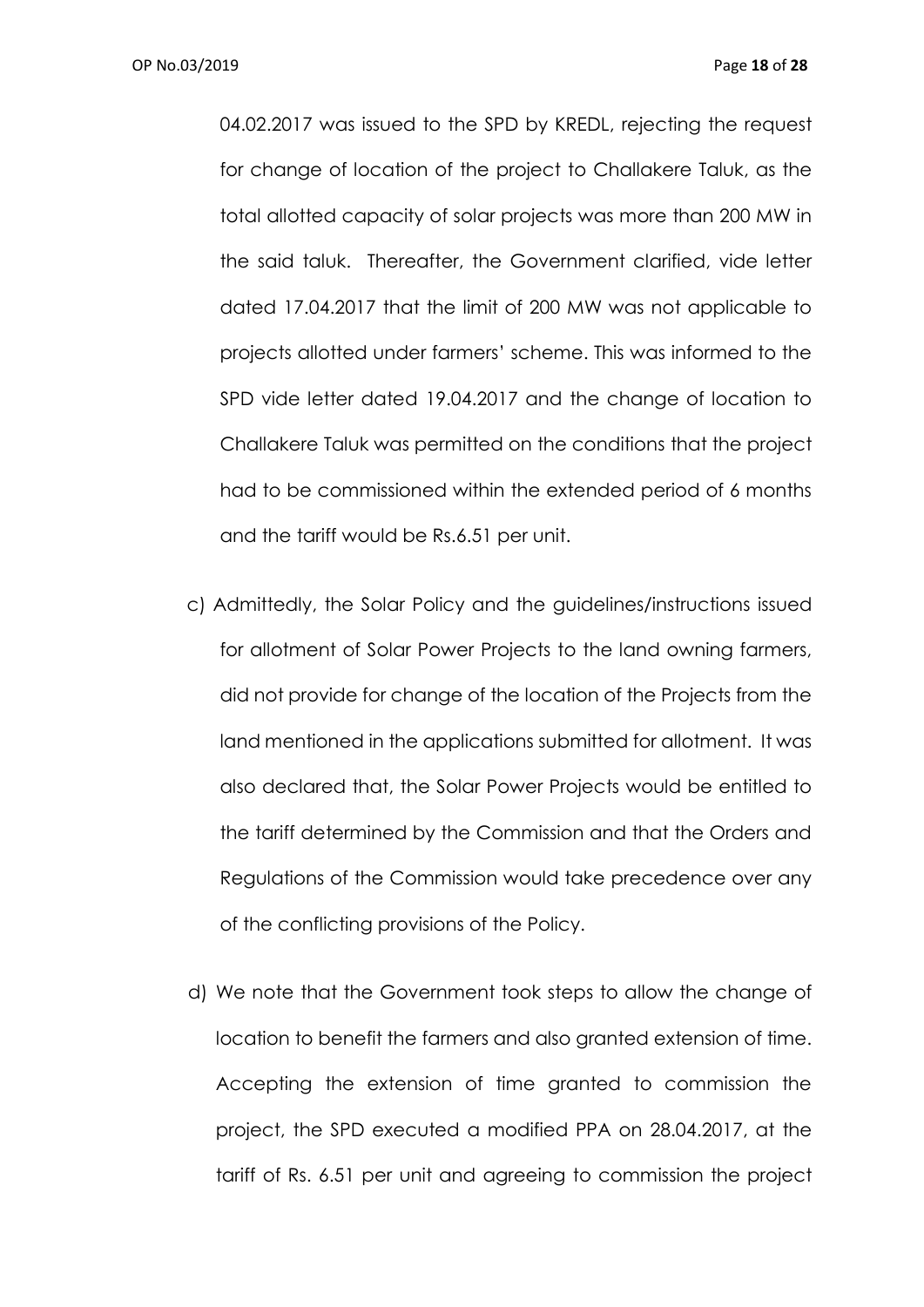within 30.06.2017, the extended SCD. The force majeure events alleged by the petitioner are events preceding the execution of the modified PPA dated 28.04.2017. Therefore, the alleged force majeure events are not relevant to claim extension of time under the modified PPA. The petitioner has not claimed any force majeure event subsequent to the modified PPA dated 28.04.2017.

e) Hence, we answer Issue No.1 in the negative.

- 11. Issue No. (2) Whether injection of power into the State Grid, from a Solar Power Project is essential, in order to declare that the Project is commissioned?
- 12.Issue No.(3) Whether 'Commissioning of the Project' and 'Commercial Operation of the Project' are one and the same or different concepts, in terms of PPA?
	- a) As these two Issues are interconnected, we deem it appropriate to consider them together.
	- b) It is the contention of the petitioner that the definition of COD in the PPA does not contemplate generation of energy or recording of injection of energy in the meter and it is sufficient if the project is available for operation. On the other hand, the respondents have contended that the injection of energy from the project to the grid is relevant to declare the COD.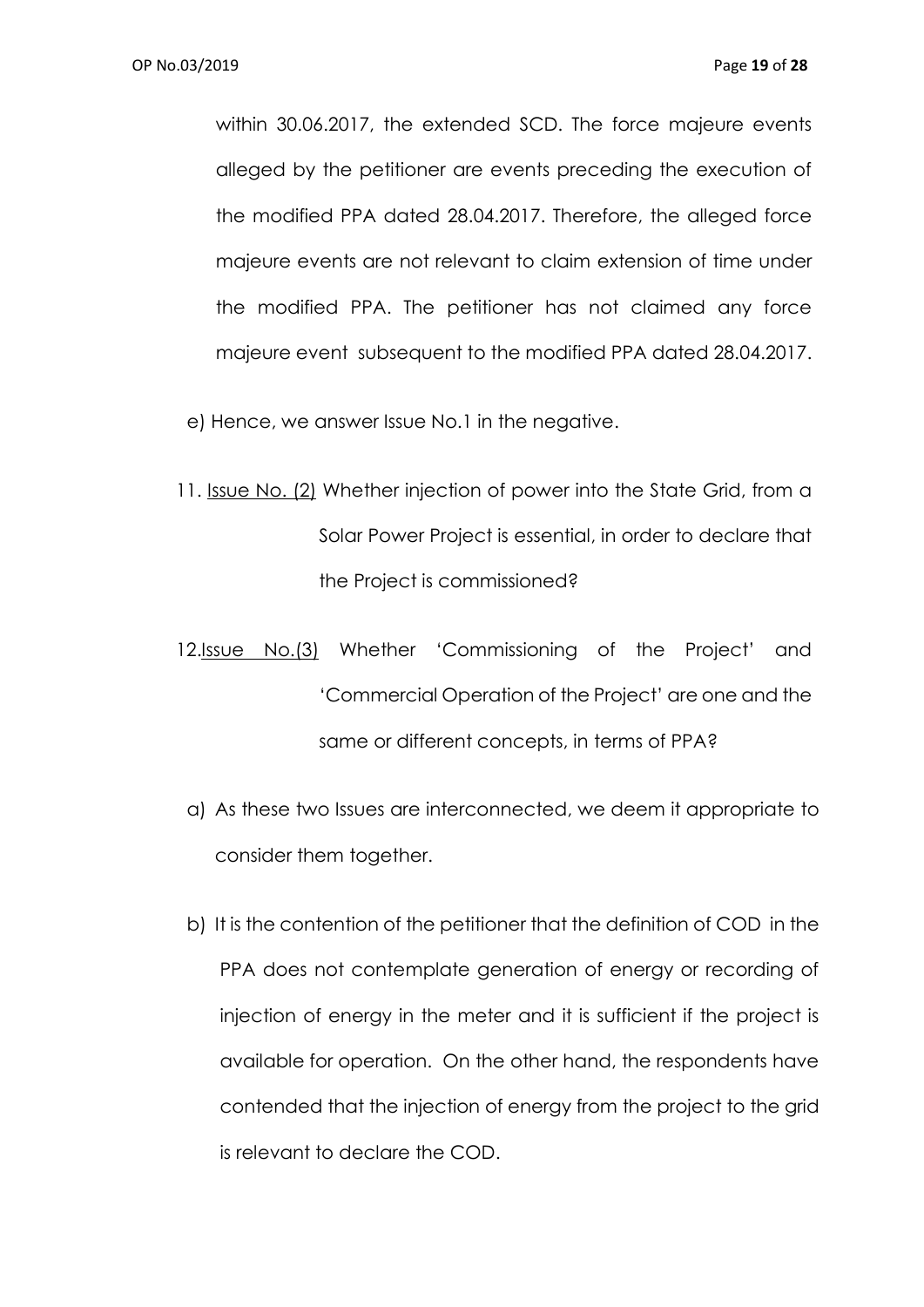c) We note that the Scheduled Commissioning date (SCD) is defined as 18 months from the effective date, which is the date of execution of the PPA. Commercial Operation Date (COD) is defined as the date on which the project is available for commercial operation as certified by BESCOM/KPTCL. Article 4.1(c) mentions that the SPD shall achieve *scheduled date of completion and commercial operation* within 18 months from the effective date. Article 5.1 of the PPA mentions that the *tariff has to be paid from the COD*, and if there is delay in *commissioning of the project*, beyond the SCD, and if there is any variation in the KERC tariff, then the tariff for the project shall be the agreed tariff or the varied tariff applicable as on the COD. Article 2.5.7 of the PPA provides that, the SPD is liable for payment of the Liquidated Damages for not being able to *commence supply of power by the SCD*. Although Commissioning of a project is not defined in the PPA, a conjoint reading of these provisions of the PPA, indicates that a Project can be said to be 'commissioned', only when it starts injecting/ supplying power to the Grid. The definition of the COD implies the meaning of the 'Commissioning of the Project', which pre-supposes injection of power from the Project to the Grid. In other words, if there is no injection of power from the Project into the Grid, there cannot be any 'Commissioning' or 'Commercial Operation' of the Project. The definition of SCD does not describe the 'Commissioning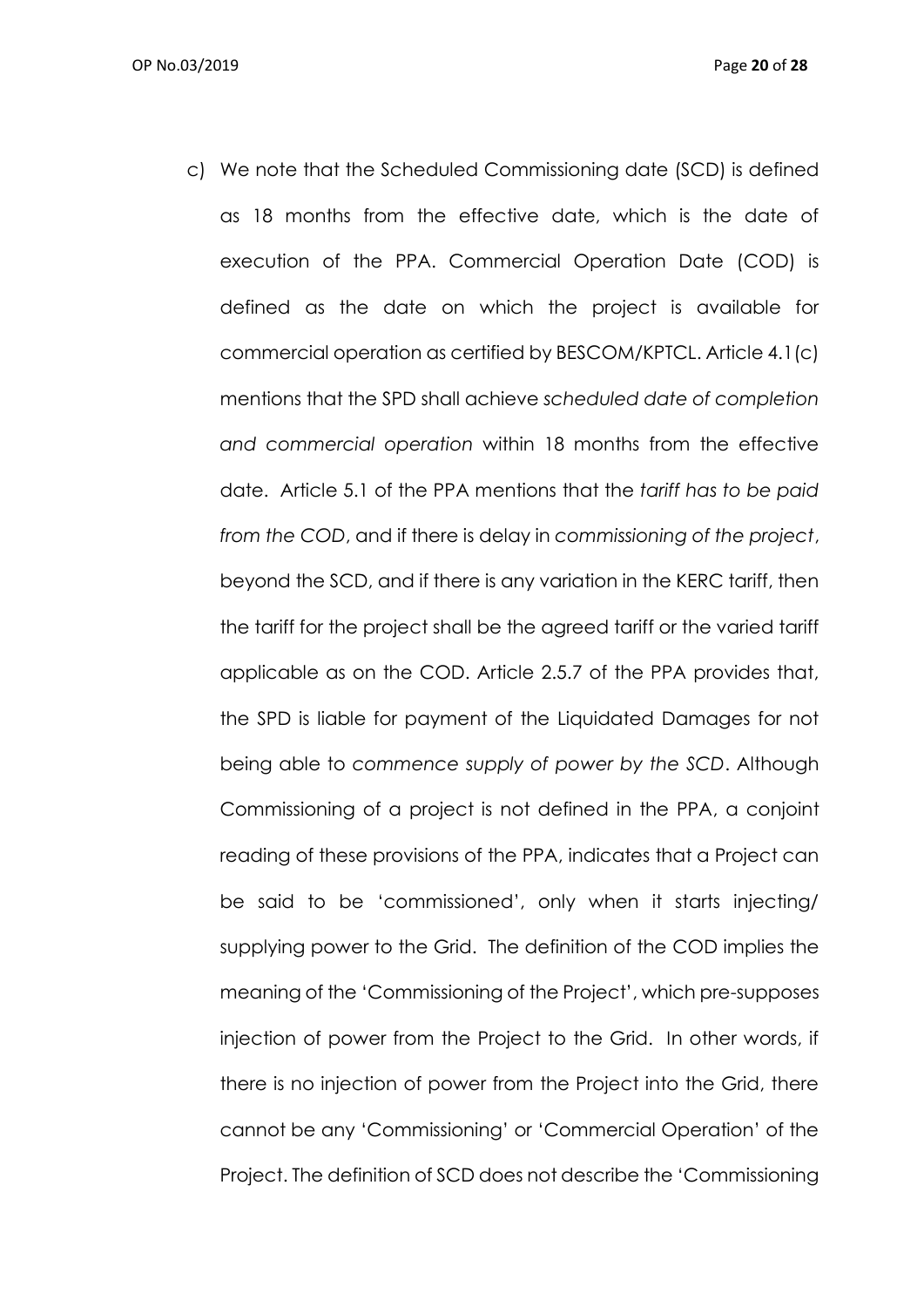of the Project', but only states the period specified for 'Commissioning of the Project'. Therefore, we are of the considered opinion that, the 'Commissioning of the Project' and the 'Commercial Operation of the Project' are one and the same, and are used interchangeably in the PPA. Hence, 'Commercial Operation' requires 'Commissioning of the Project', whereupon, the solar project starts injecting power to the Grid. There is no separate provision in the PPA for declaring the achievement of the 'Commercial Operation' of the Solar Power Project, prescribing any performance tests. The provisions of the PPA would show that supply of power to the Respondent was essential by the SCD. This Commission had earlier passed an order dated 03.12.2019 in OP No.73/2018 interpreting the term "commissioning" and "commercial operation" of a Solar project. The same view is being taken in the present case.

d) The question is, whether without verifying the injection of power into the Grid from a Solar Power Project, can such Project be declared as commissioned. In this regard, we hold that, the verification of the injection of power into the State Grid is very much essential, in order to declare the commissioning of the Project. Any new Solar Power Plant, entering into commercial agreement with a Distribution Licensee or an Open Access consumer, requires Grid connection. The different utilities, managing the Grid, such as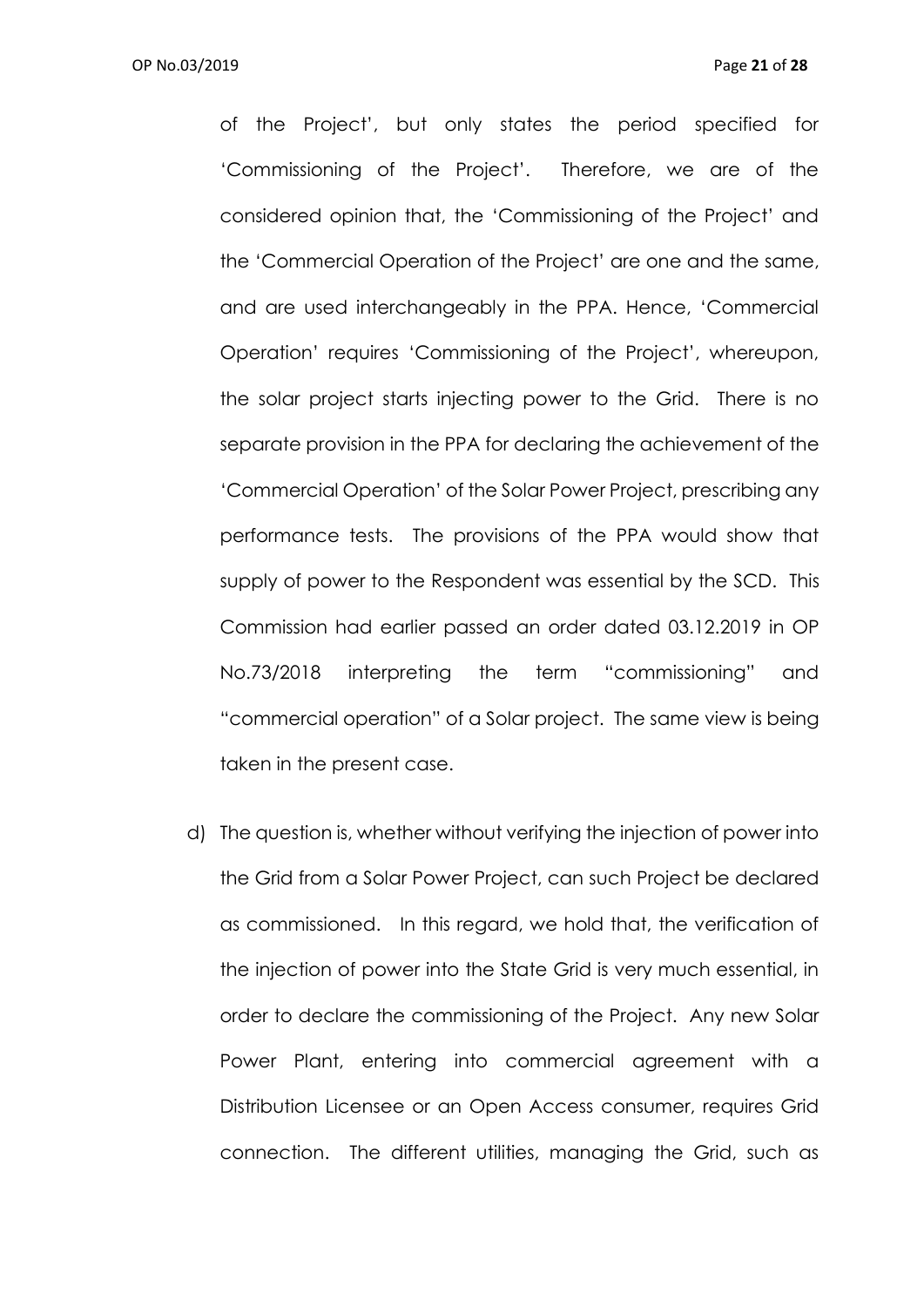KPTCL, SLDC, Distribution Licensee, have to accept and certify the safe operation and compliance of the other requirements by the Solar Power Plant before effecting the interconnection with the grid. Therefore, the Solar Power Plant's commissioning, explicitly and invariably requires performance verification of all the electrical plants and apparatus. Such performance verification is not possible, unless the Solar Power Plant is in generation mode and injects sufficient energy into the Grid. The commissioning authority should not merely depend upon the results of the precommissioning tests, assuming a guaranteed positive outcome. It could also be seen that, the Developer has to provide the necessary facilities for voice and data communication and transfer of online operational data, such as voltage, frequency, etc., and other parameters prescribed by the SLDC. This requires injection of sufficient power into the Grid. Therefore, we are of the considered opinion that, injection of power into the Grid from a Solar Power Project is essential, in order to declare that such Project is commissioned.

e) According to the petitioner, the Solar Power Project was commissioned on 30.06.2017 as per the Commissioning Certificate issued by the authorities, certifying the commissioning of the Project on 30.6.2017. On the other hand, the Respondents have contended that, though the commissioning of the Project was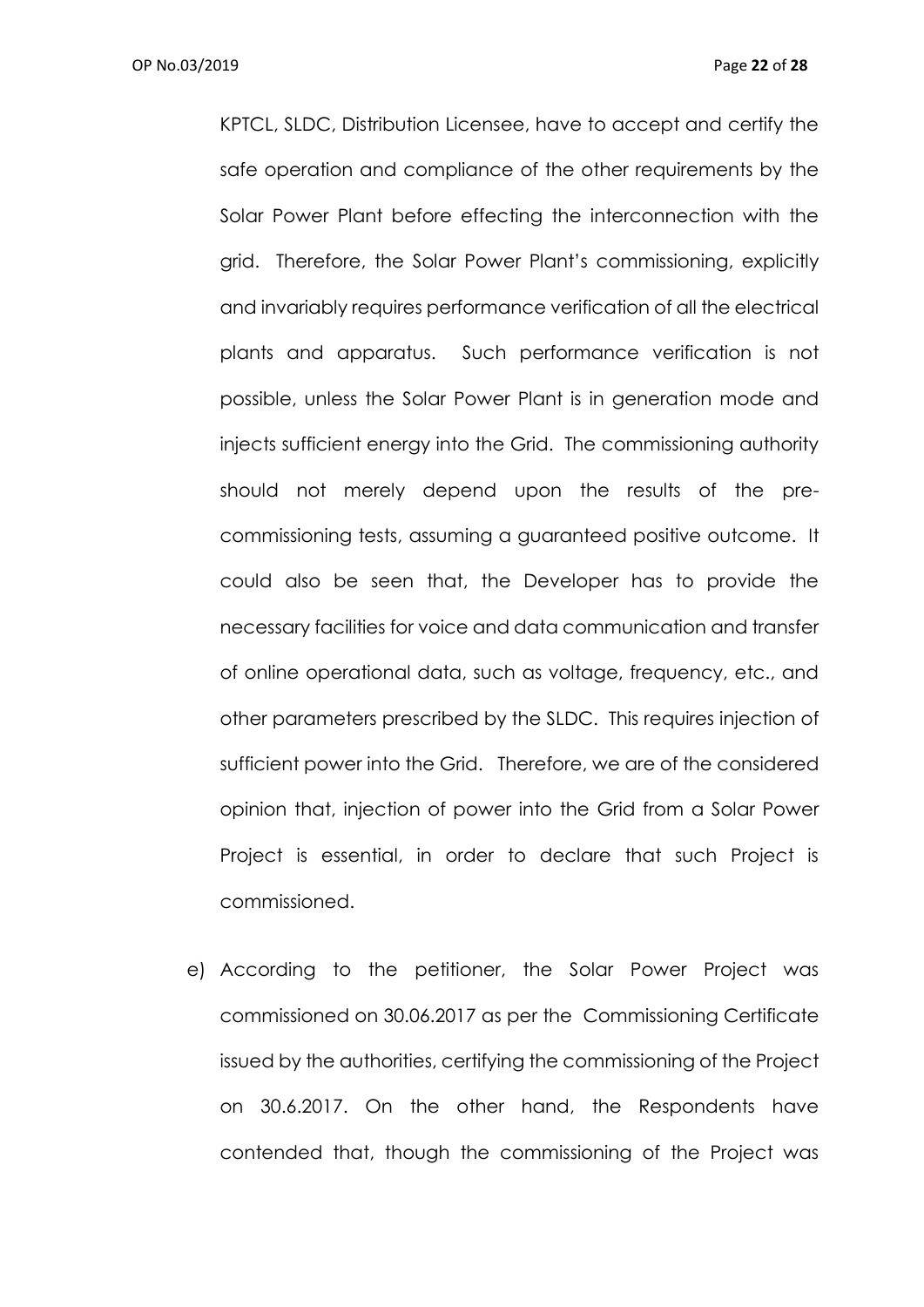shown to have been done on 30.6.2017, the injection of power into the Grid has taken place only from 01.07.2017. Thereby, the Respondents contend that the actual commissioning or the commercial operation of the Solar Project has taken place only on 1.7.2017, and there is delay in injection of power to the grid.

f) Now, we may consider whether there was injection of power into the Grid from the Solar Power Project on 30.6.2017, the revised SCD. On the basis of the minutes of the meeting held on 30.6.2017 between the Project Developer and the officers of the Respondents 2 and 3, the commissioning of the project was declared to be done at 20.15 hours on 30.6.2017. In other words, the Solar Power Project was interconnected to the sub-station on 30.6.2017, during night hours. Only after getting the confirmation of the injection of the power into the Grid, the commissioning /COD should have been declared. It is for the Developer to establish the injection of power from the Solar Project to the Grid, to claim the commissioning of the Project, on a particular time and date. In this case, there is no injection of power from the project on 30.6.2017. We are of the considered opinion that, when ample time of 18 months with extended period of 6 months was provided to the Developer for commissioning of the Solar Project, there is no reason why the project was commissioned on the last day, that too during night hours, when naturally no solar power could have been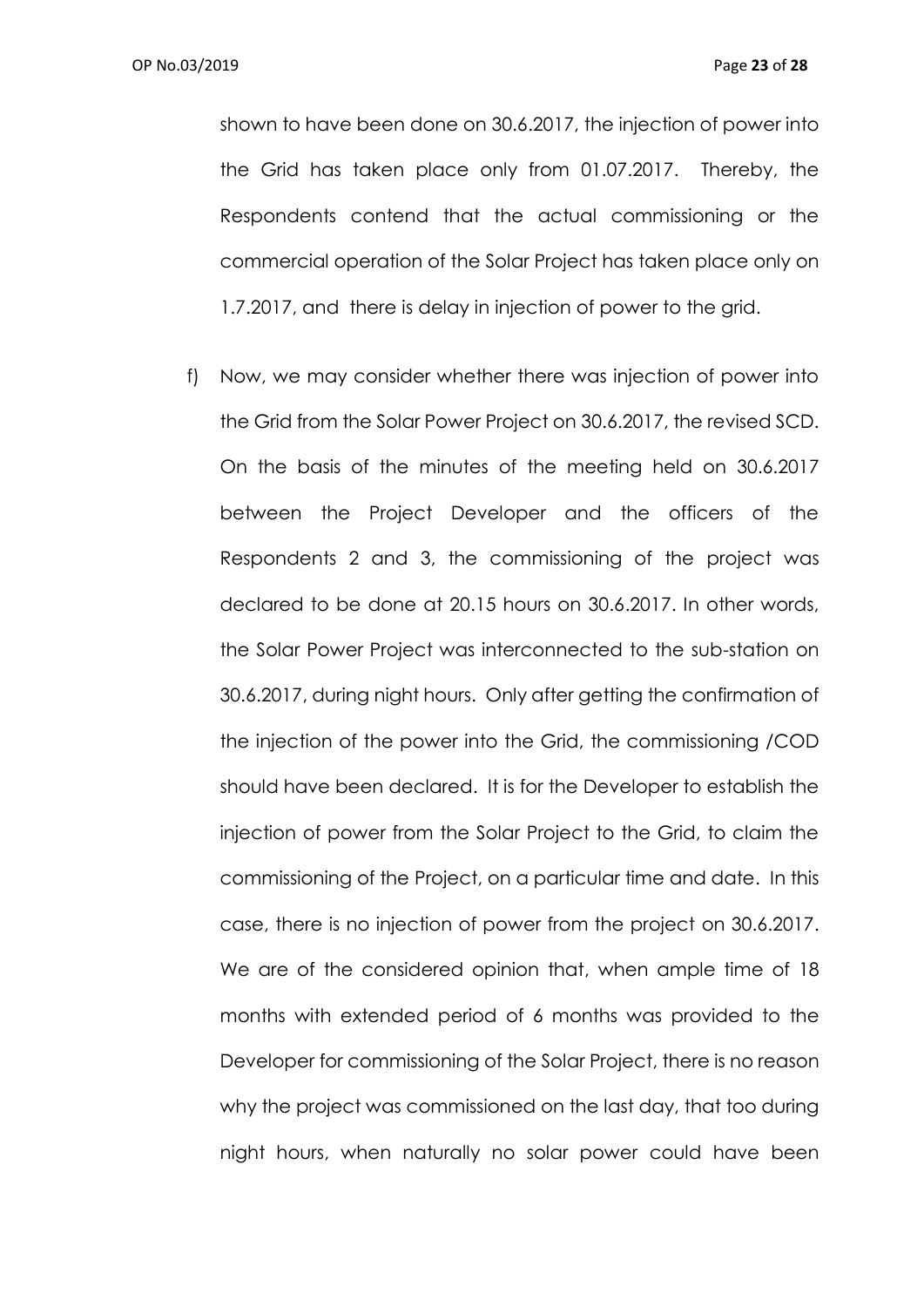generated. It could be seen from clause 5.1 of Supplemental PPA dated 28.04.2017 wherein it is clearly mentioned that the newly determined SCD is 30.06.2017. If there is delay in commissioning of the project beyond the SCD, then there would be a variation in the Tariff. This fact cannot be denied by the petitioner. While commissioning the project on 30.06.2017, the petitioner should have commissioned the project and injected energy to the grid on or before 30.06.2017 to claim the tariff of Rs.6.51 per KWh. The Counsel for the petitioner has relied on the judgment of Hon'ble ATE in Appeal Nos. 332 and 333/2018 dated 08.05.2019, to contend that there is no delay in commissioning of the project. We note that in those cases, the question was, when the period of 12 months within which the project had to be commissioned would come to an end, and whether the date on which the injection of energy took place was within the period of 12 months. It was held that the date on which injection of energy had taken place was within the period of 12 months. In this case, it is clear that the period of 18 months along with extended time of 6 months would end on 30.06.2017 and this date is agreed between the parties in the revised SCD in the SPPA dated 28.04.2017. Admittedly, no injection of energy has taken place on this date. Hence, the judgment cited above has no application to the facts of this case. The petitioner has also relied on the order of the Commission in OP No.169/2017 dated 25.09.2018. In OP No.169/2017 the project was a SRTPV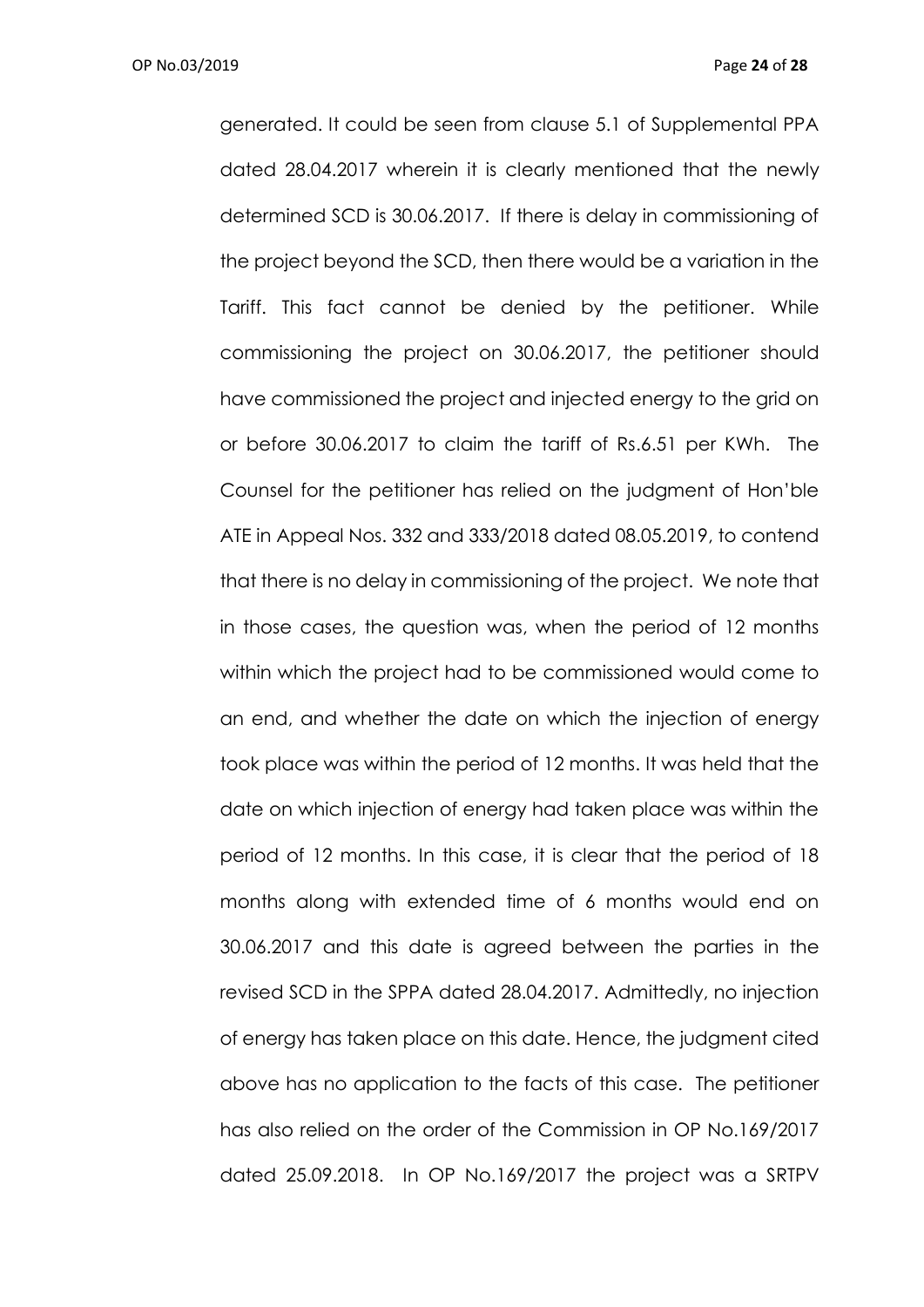project and the question was how the period of '180 days' had to be computed. In this case, the SCD is specifically agreed as 30.06.2017. Hence, this decision also does not apply to the facts of this case.

g) For the above reasons, we hold that, the Solar Project started injection of power into the Grid on 1.7.2017; that injection of power into the Grid from a Solar Project is essential, in order to declare that the Project is commissioned; that, the meaning of 'Commissioning of the Project' and 'Commercial Operation of the Project' is one and the same in a Solar Project, and injection of power into the Grid from the Project is essential, to certify the commissioning of the Project. In the result, the Commissioning Certificate, certifying or declaring the commissioning of the Solar Project, is not legally valid.

h) We answer Issues No. 2 and 3 accordingly.

- 13. Issue No. 4: What should be the tariff for the Project for the term of the PPA?
- (a) The Petitioner has alleged that, the project is entitled to the tariff of Rs.6.51 per unit, as per the G.O. dated 21.01.2017 and that the Generic Tariff Order No.S/03/1 dated 12.04.2017 is not applicable as the PPA was entered into prior to 01.04.2017. On the other hand, it is the contention of the Respondents that, as there is no injection of power on the SCD, i.e.,30.06.2017, the petitioner is entitled to the varied tariff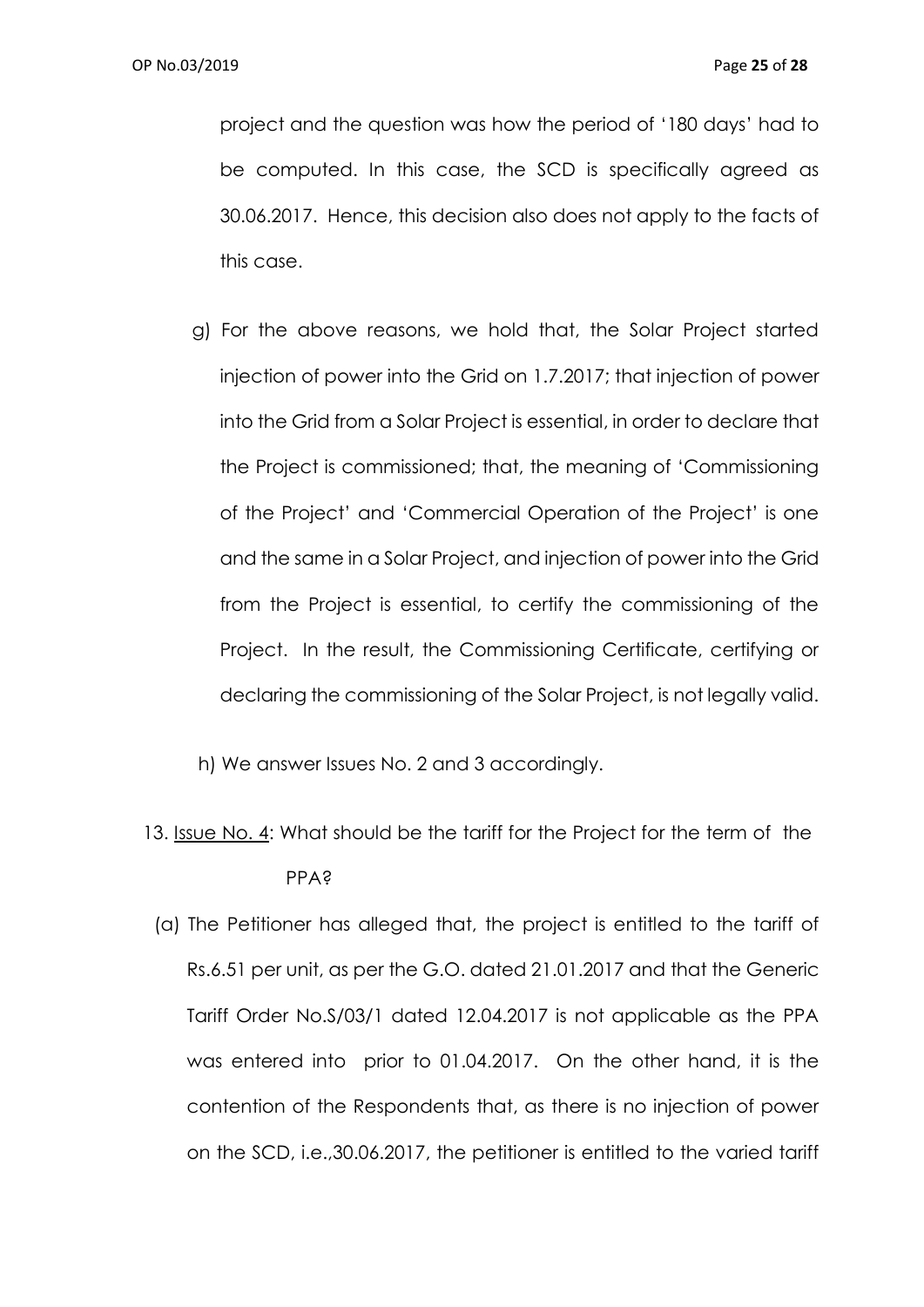as per Article 5.1 of the PPA. The petitioner was aware of this fact while signing Supplemental PPA dated 28.04.2017 as per Article 5 of the SPPA. The contention of the petitioner that the Generic Tariff Order dated 12.04.2017 is not applicable cannot be accepted. The Generic Tariff Orders passed by the Commission from time to time apply to projects commissioned within the control period mentioned in the Generic Tariff Orders. However, in this case, Article 5.1 of the PPA specifically provides for applicable tariff, if there is delay in commissioning. When the contract contains such a specific clause, the term of the contract prevails. Hence, Generic Tariff Order dated 12.04.2017 is applicable to the petitioner's project.

- (b) We have held while answering Issue No. 1 that the petitioner's contention that it was prevented by force majeure events, to commission the project within the SCD, is not acceptable. Article 5.1 of the PPA and SPPA provides that, in the event of delay in commissioning beyond the SCD, the lower of the agreed tariff or the varied tariff on the date of commercial operation will be applicable for the Project. The Project though commissioned on 30.06.2017, has injected energy on 01.07.2017 and we have held that 01.07.2017 is the COD.
- (c) We rely on the Judgment of the Hon'ble Supreme Court of India on this issue in Civil Appeal No.1220 of 2015 (*Gujarat Urja Vikas Nigam Limited VS EMCO Limited and another*), dated 02.02.2016, wherein it is held as follows: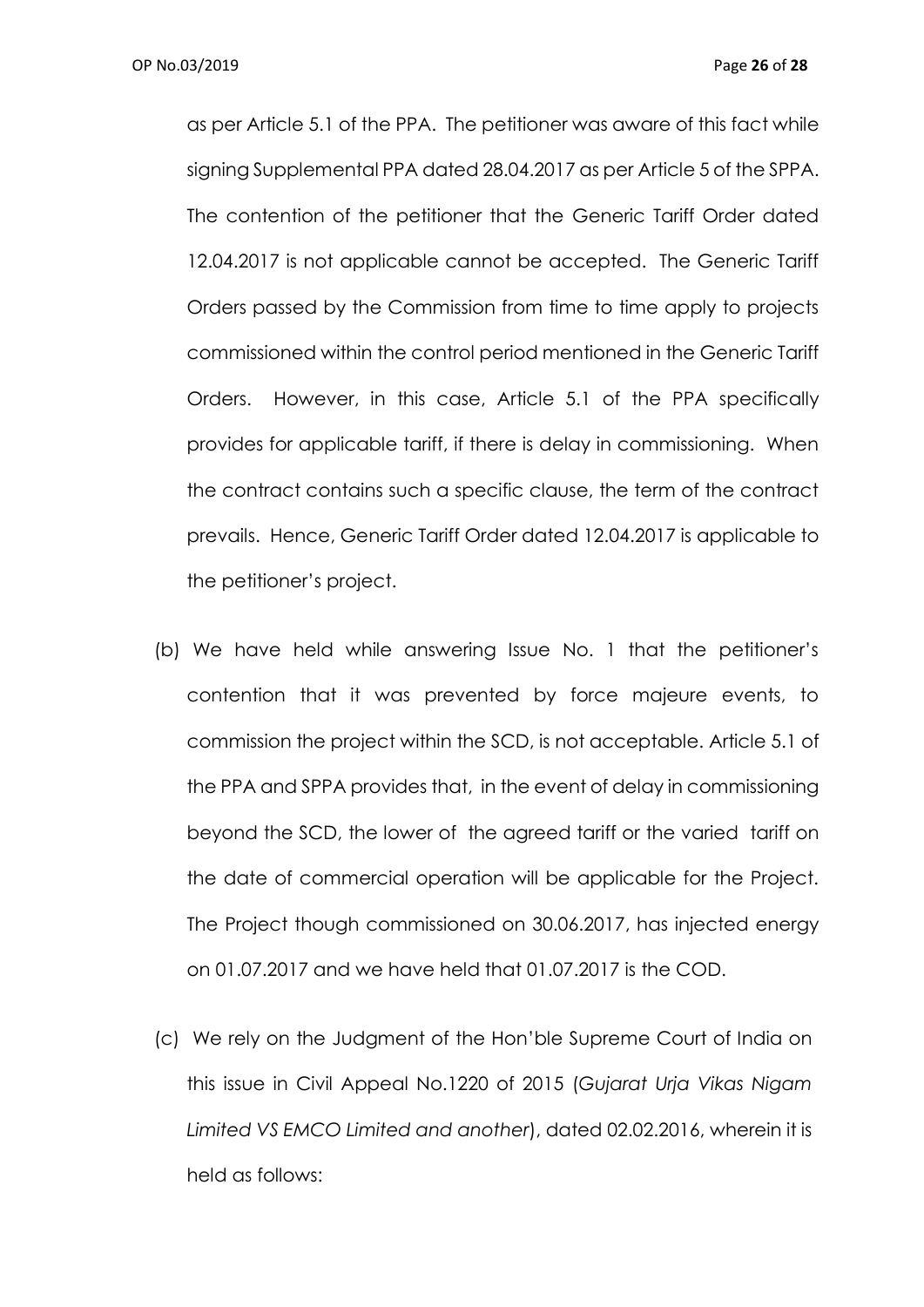*"31. Apart from that both the respondent No. 2 and the appellate tribunal failed to notice and the 1st respondent conveniently ignored one crucial condition of the PPA contained in the last sentence of para 5.2 of the PPA:* 

*'In case, commissioning of solar Power Project is delayed beyond 31st December 2011, GUVNL shall pay the tariff as determined by Hon'ble GERC for Solar Projects effective on the date of commissioning of solar power project or above mentioned tariff, whichever is lower.'*

*The said stipulation clearly envisaged a situation where notwithstanding the contract between the parties (the PPA), there is a possibility of the first respondent not being able to commence the generation of electricity within the "control period" stipulated in the 1st tariff order. It is also visualized that for the subsequent control period, the tariffs payable to projects/ power producers (similarly situated as the first respondent) could be different. In recognition of the said two factors, the PPA clearly stipulated that in such a situation, the 1st respondent would be entitled only for lower of the two tariffs…."*

(d) We also rely upon the judgment of the Hon'ble Supreme Court of India dated 25.07.2019 in Civil Appeal Nos. 9218-19/2018 (*Madhya Pradesh*